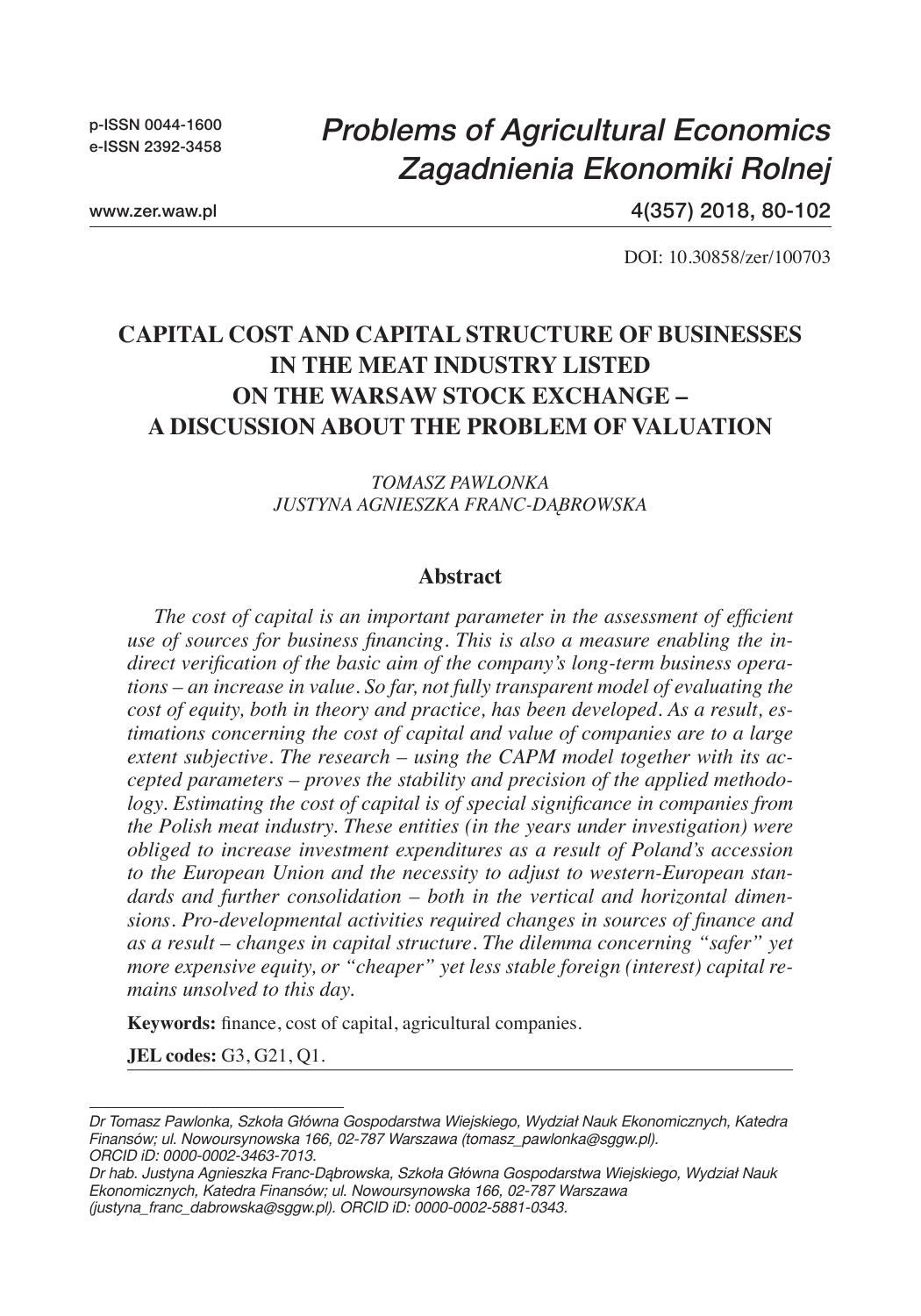#### **Introduction**

The years between 2001 and 2017 were especially significant for the meat industry. This was a very dynamic decade for the sector, characterized by great change. Between 2001 and 2006 the fundamental aim for most meat enterprises was to meet the restrictive EU sanitary and quality requirements and adjust production to Western European standards. At the beginning of the  $21<sup>st</sup>$  century, the meat sector in Poland was given little chance of achieving this task (in 2001 only 3.05% of meat industry businesses operating in Poland fulfilled these EU requirements). However, these standards were achieved due to the efficient use of aid resources and expenditures for investment and modernization (by 2006 approx. 40% of meat industry enterprises had obtained authorization for the EU market trading, 98% of which were large and medium-sized entities). Huge investment outlays also led to many significant changes in the structure of liabilities for this group of enterprises. Entities from the meat sector were faced with the dilemma of choosing between cheaper external sources of finance, or increasing their equity, which would be a more stable albeit more expensive source (Obidzińska, 2008). The consequences of the decisions made within this scope can still be felt today.

Despite many positive forecasts for the meat industry at the beginning of the last decade, many (of the then diagnosed) problems remain unsolved. In hindsight, it occurs that low profitability and efficiency require further lowering of costs and intensifying consolidation processes. As a result, extra investments in the meat business are required with the purpose of lowering operational costs and further increasing the quality of products (Rawa, 2009). Moreover, finding savings in the financial activity of enterprises is not without significance. The (as near as possible) optimal capital structure seems to be an appropriate aim. This involves identifying dispensable external financing and indicating unused developmental potential associated with an inappropriate use of financial leverage, whilst limiting the cost of equity.

The article proceeds to discuss and review capital cost and capital structure of businesses in the meat industry listed on the Warsaw Stock Exchange. Section 1 deals with aim of the research, methodology. Section 2 is based on a theoretical background: capital cost – valuation dilemma. Section 3 illustrates the meat industry in Poland – characteristics and identification of the research problem. Section 4 presents our research findings. Section 5 presents the general conclusions and limitations of the study.

#### **Aim of the research, methodology**

The main aim of the research was to identify the weighted average cost of capital of meat sector enterprises listed on the Warsaw Stock Exchange between 2001 and 2017. The following specific objectives were achieved (within the scope of the main aim):

- A diagnosis of the usefulness of long-term returns on investment from the base index and using annual rates of return from the index – a subjective assessment;
- Establishing the cost of (owner) equity in investigated enterprises so that they result from the *β* parameter;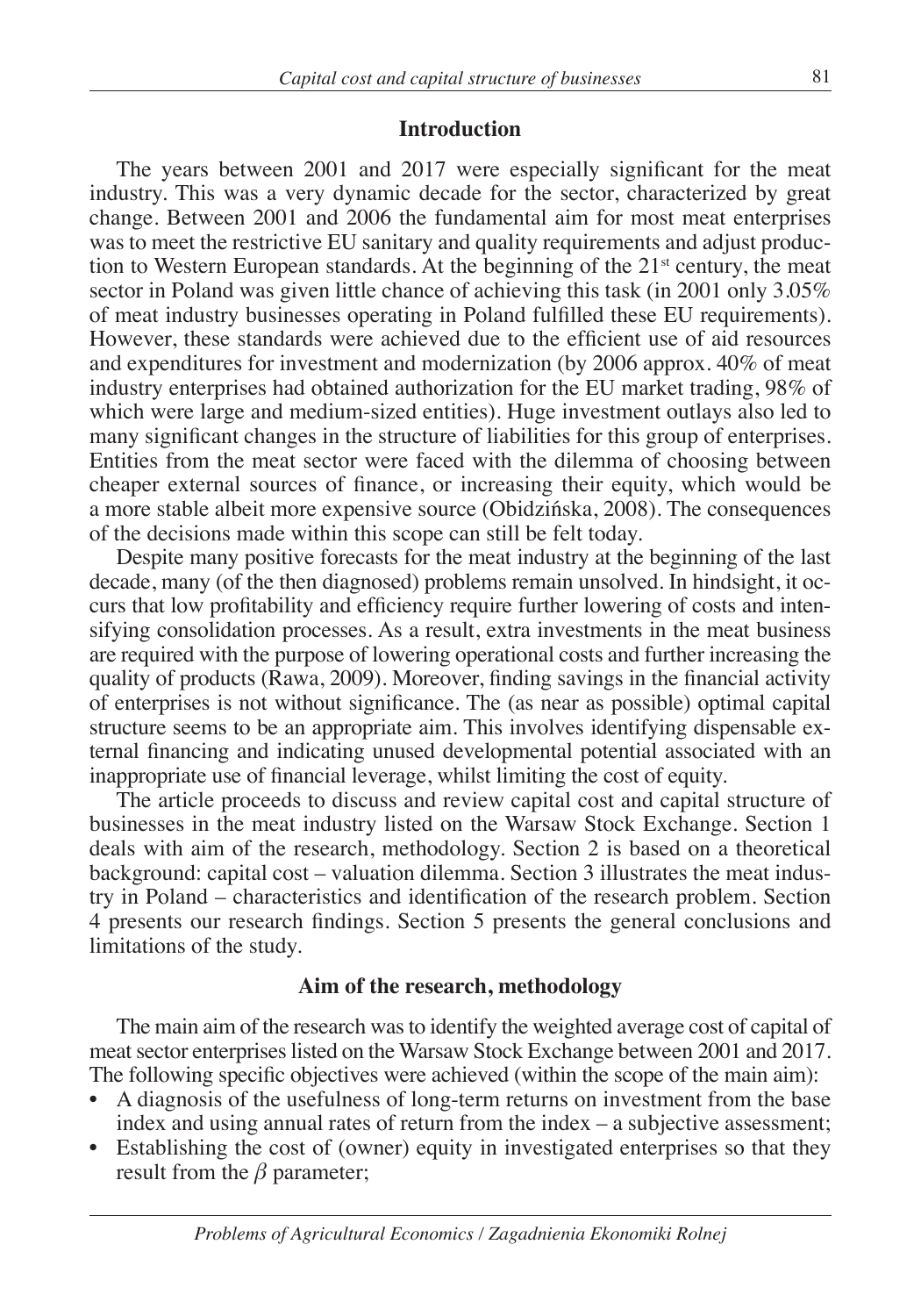- Estimation of the *β* for investigated enterprises so that it corresponds to the calculation methodology and accepted risk-free returns and long-term rates of return from the base index;
- Identifying the dependency between capital structure and the cost of foreign capital.

To achieve the main aim and specific objectives, the following research hypothesis was formulated:

- **H 1.** Cost of equity in meat sector enterprises is dependent on the *β* coefficient;
- **H 2.** Growth of invested foreign capital cost corresponds to the growth of interest (owned) in the structure of liabilities.

Amongst commonly used equity valuation models the Capital Asset Pricing Model (CAPM) was selected. The choice of this model of capital asset valuation was determined by its practical appreciation as well as it being the most popular model of (owner) equity valuation. The choice of the CAPM model enables relative data transparency. It relys on generally accessible data which facilitates and, in many cases, makes it possible to evaluate the cost of equity (Bartholdy and Peare, 2003). Research conducted by PricewaterhouseCoopers reveals that nearly 70% of practices use the CAPM model to evaluate the cost of equity, which is evidence of its acknowledgment (Byrka-Kita, 2008). The CAPM model used in the study is the first simple version. The authors are aware of the direction of the inclusion of additional risk factors, which are offered by improved versions of the capital asset pricing model (e.g. the modification of Fama and French). Identification of the cost of equity in the conditions of the Polish economy, in which the young capital market is not the main part of the financial market, is difficult due to structural limitations. The main limitations include the short age of the Polish Stock Exchange. According to Pereiro's research, because of volatility of stock prices in emerging markets the estimation of the *beta* parameter and its application to the valuation of the cost of equity capital using the CAPM model raises many doubts (Pereiro, 2010). The identification of the relationship between the *beta* parameter and the cost of equity, allows for assessment of the scale of impact of individual CAPM parameters on the cost of equity. This research is also a tool for identifying the suitability of selecting model parameters, so that, for example, the market risk premium and the risk-free rate do not limit the impact of the company's systemic risk on the final calculation of the cost of equity volatility of individual securities and a limited number of companies operating on the stock exchange. As a result, the use of multi-indicator models, based on divisions of the research sample and the identification of risk factors such as SMB and HML (the three-factor Fama and French model), seems impossible to implement in the perspective of the limited sample size (9 companies). Nevertheless, the authors agree on the necessity to enrich the CAPM model with additional risk factors, mainly resulting from the industry characteristics. Other, less popular models used to evaluate the cost of capital include: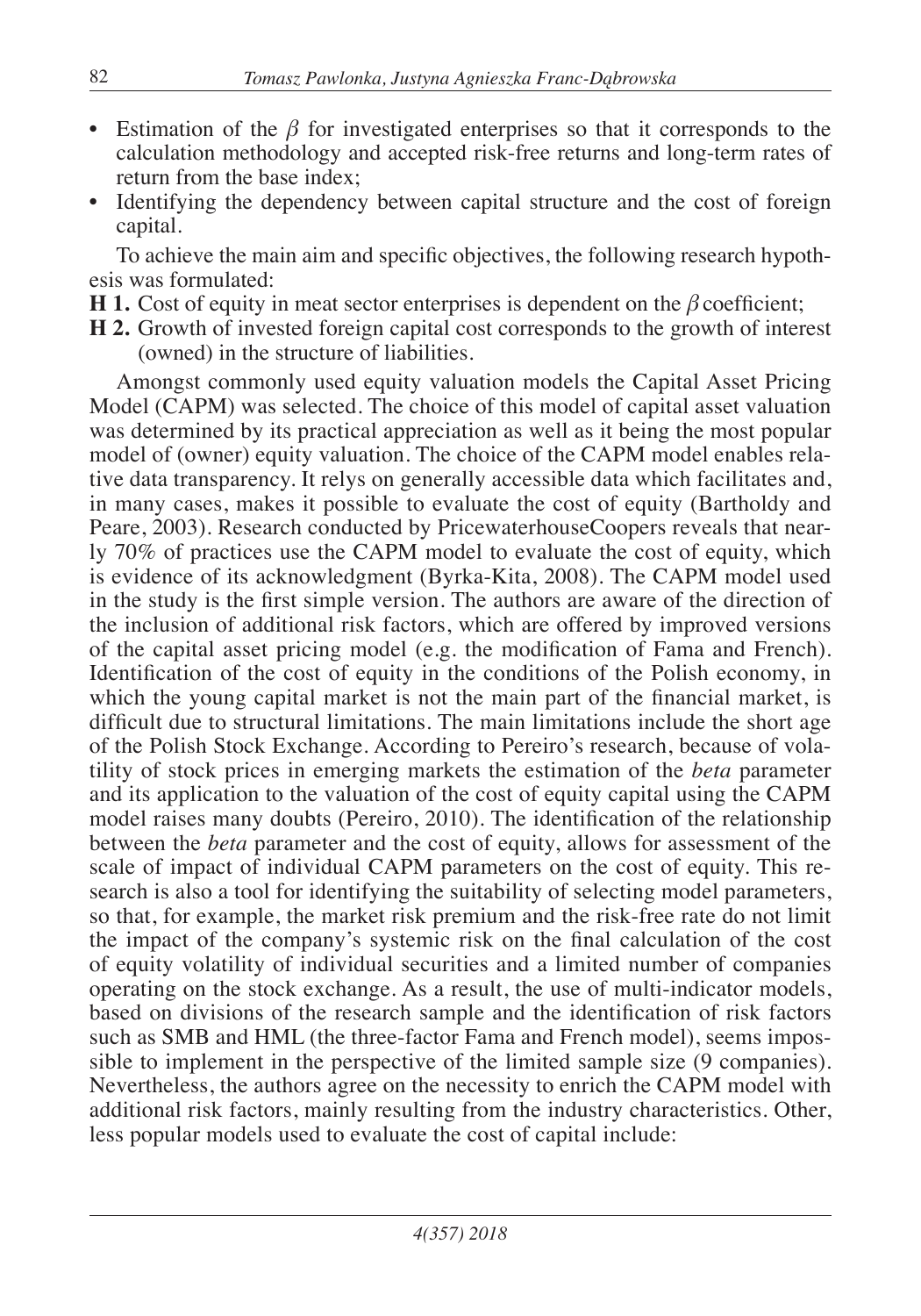- The Gordon Model limited use of this model is associated with a lack of continuity in paying out company dividends (Ross, Westerfield and Jordan, 2008), especially visible in companies belonging to the meat sector in Poland;
- APT model limiting the arbitrary price theory model is based on difficulties in identifying groups of universal factors for all assets alongside additional considerations of variability at times of risk attributed to particular groups of assets (Kolb, 1995).

Despite a number of listed advantages of the CAPM model, several limitations can be found. One of the most basic reservations concerns a lack of unequivocal procedures for the selection of model components such as risk-free returns, underlying rate of return time horizons, discussion about the methodology for determining the *β*  parameter, or the very debate about the credibility of the *β* coefficient as a measure of risk associated with investing in assets of a given enterprise (Fierla, 2008).

Comparing the advantages and disadvantages of the CAPM model shows that despite an outline of the rules for selecting particular parameters, its construction is to a large extent of an expert character and the credibility of the findings depends on the expertise and experience of researchers and their tendency to "market-orient" the valuation (Laderman, 1988). One must also realize that the CAPM model, in the same way as other known, available and applied equity valuation models gives approximate results (K. Jajuga and T. Jajuga, 1994).

The research covered all meat sector enterprises listed on the Warsaw Stock Exchange in 2001-2017 for at least 2 years. This condition was met by: Sokołów S.A. (2001-2006), Drosed S.A. (2001-2004), Indykpol S.A. (2001-2017), PKM Duda S.A (2003-2016), Pamapol S.A. (2006-2017), Drop S.A. (2007-2017), Gobarto S.A. (2003-2017), ZM Henryk Kania S.A. (2009-2017) and Tarczyński S.A. (2013-2017). Stock market quotation of companies came from the stooq.pl website, which offers free access to stock market data and their export to files enabling further editing.

The CAPM model used in the research takes on the form of Security Market Line (SML) presented in formula 1 (Duliniec, 2001):

$$
R = R_f + \beta (R_m - R_f) \tag{1}
$$

where:

*R* – expected rate of return (cost of equity),

 $R_f$  – risk-free rate,

 $R_m$ – (underlying) rate of return from market,

 $\beta$  – measurement of risk associated with investing in a given security.

The first stage of constructing the CAPM model was the choice of an instrument with a rate of return identical to risk-free ones. Fifty-two-week treasury bonds are commonly applied in scientific literature, as well as long-term government bonds (Pluta, 2009). The research used 10-year treasury bonds with a risk-free rate of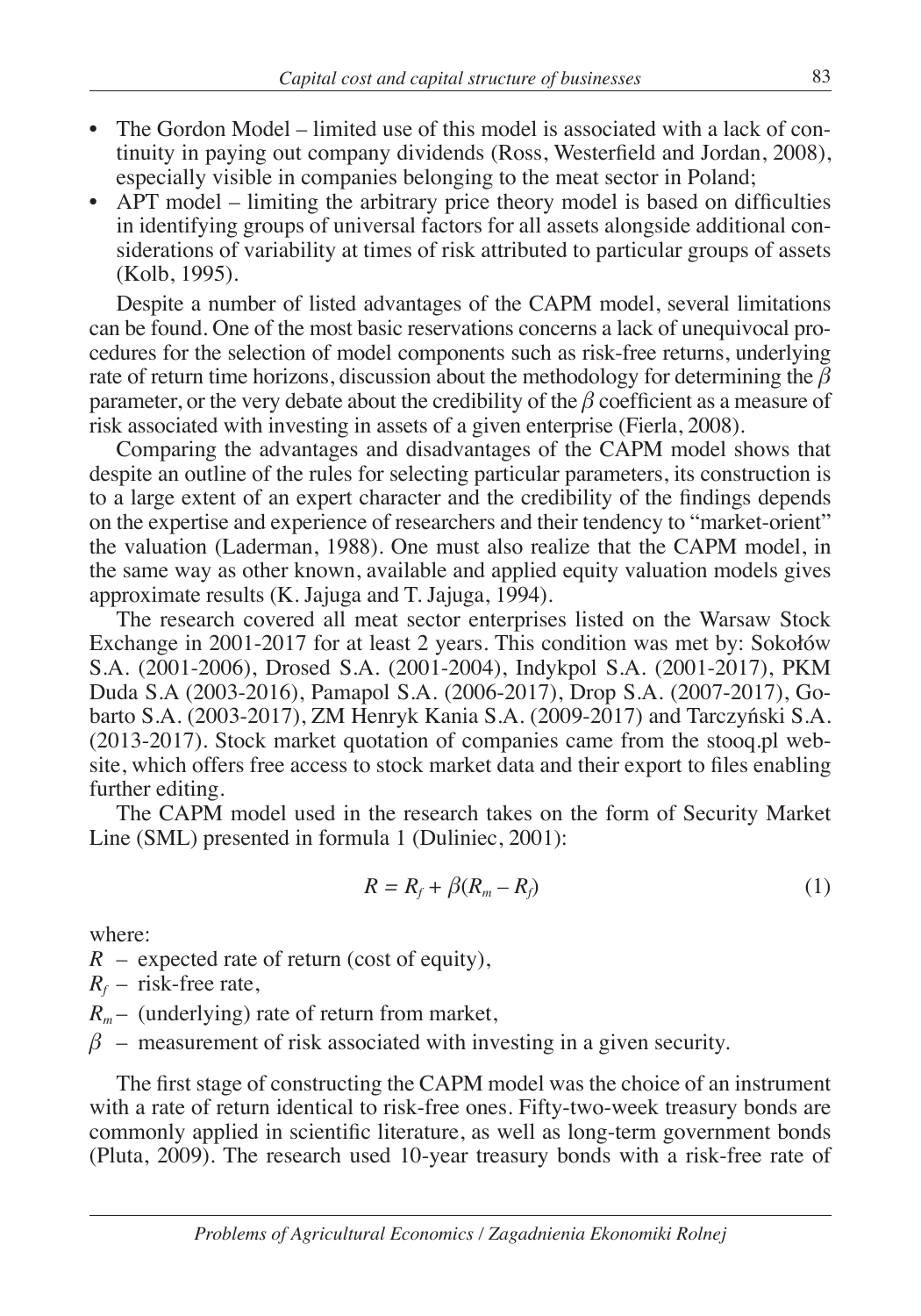return (see Franc, 2003). This approach is more widely acknowledged in subject literature, though certain flaws in the concept of risk-free rates of return are known, including long-term ones (Patena, 2011). The choice is justified for a number of reasons (Grzywacz, 2012):

- Corporate equity is characterized by a long-time horizon (which is a recommended period of analysis) and is the most stable component of liabilities. Investment in the capital of a given company (especially in the case of retained profit) is usually oriented towards its growth in value, development and cashing in on a satisfactory rate of return for its owners. This indicates a necessity for analyzing the cost of the company over a long period of time. The risk-free return should also be of a long-term perspective.
- The yield from 10-year treasury bonds includes many corrections which are not included in 52-week treasury bonds. The most important is inflation.
- The yield from 10-year bonds is better adjusted to discounted cash flow, and a 10-year period seems appropriate for share capital.
- The application of yield from 10-year bonds, as a measure of risk-free rates, limits the influence of short-term fluctuations of risk-free interest rates, which is a rational, market-oriented and logical approach. A rapid change of risk-free rates is unlikely. High standard aberrations would indicate additional risk associated with the variability of "safe" rates of return, which would then require additional, subjective corrections.

The next step in the construction of the CAPM model was to establish market rates of return. The WIG-SPOZYWCZY index was chosen in the light of research into the meat sector. This index has been listed on the Warsaw Stock Exchange since January 5, 1998, which hinders precise calculations. An effect of focusing the research towards a long-term horizon and consistent use of long-term measures should be a 10-year period of analysis of underlying return. For example, in 2010 the years encompassing "WIG-SPOZYWCZY index – rate of return" were 2001-2010, a 10-year time horizon. However, in 2001-2006 this condition was not achieved. In this case, the researchers chose the maximum possible time period (to evaluate the rate of return from the index). The research used daily fluctuations of underlying index prices from 1998-2017. Another limitation in the research was also high standard aberrations in rates of return, which is characteristic of fledgling capital markets (such as Poland) (Duliniec, 2001). Due to negative rates of return from the index in given years, it is impossible to apply the harmonic mean as a method of averaging the results. According to Damodaran (1994), the research used arithmetical average as a method of establishing annual underlying rates of return. In this case, it was justified not by time-horizon but by instability, changeability, and "young age" of the Polish stock exchange.

The measure of systemic risk in the CAPM model is the *β* coefficient. The studies of Sharpe and Cooper (1972); Douglas (1968); Black, Jensen and Scholes (1972), Fama and MacBeth (1973) (see Da, Guo and Jagannathan, 2012) confirm the validity of the CAPM model and its compatibility with reality, and indicate the  $\beta$  coefficient as an appropriate measure of undiversified risk. Although, these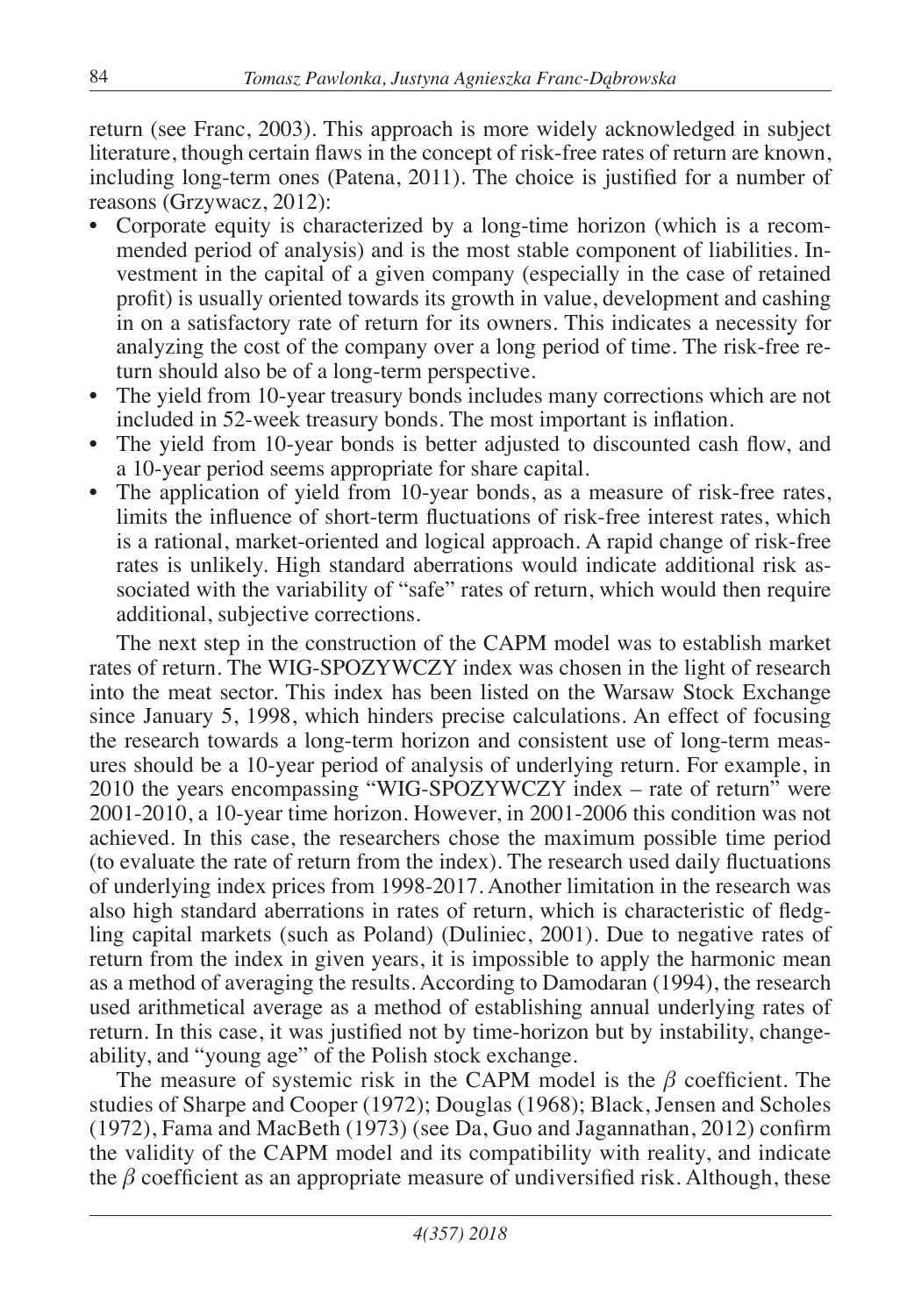studies were questioned and modified many times, no better measure or model has been found to explain the dependency between expected rate of return from invested capital and associated risk (Byrka-Kita, 2008). One of the biggest difficulties in constructing the CAPM model is establishing the time horizon when estimating the  $\beta$  parameter (Duliniec, 2001). The use of the  $\beta$  parameter in Poland's economic environment is sometimes questioned. This is because of its high changeability over time (lack of stability) which is confirmed by some studies based on Chow's test (Kuziak, 1999). According to studies conducted by Osińska and Stempińska (2003), lengthening the time horizon to measure the *β* indicator, enables its stabilization. But, applying too long a horizon, tarnishes the current condition of the company with data from the distant past. Though no scheme regarding the depth of retrospection has been worked out for the *β* parameter, academic literature most frequently uses 12- to 60-month periods for analysis. But 12-month time horizons are often criticized, especially due to their lack of stability (Byrka-Kita, 2008). The estimation of the *β* parameter is conducted on the basis of two methods (Osińska and Stempińska, 2003):

• The recursive method, where the first attempt was composed of 48-month elements (depending on data availability) with each next attempt increased by another 12 months, not exceeding 120 months in total.

 $(I_{nREC} = \overline{ln-9, ln-8, ..., ln})$ 

• The moving window method, with a 36- and 48-month time period.

$$
(I_{n48} = \overline{ln-3, ln-2, ..., ln}), (I_{n36} = \overline{ln-2, ln-1, ..., ln})
$$

On account of the consistent analysis of capital cost in the investigated companies from a long-term perspective, a 48-month period was applied for the estimation of the *β* parameter, based on daily price fluctuations of the analysed papers and WIG-SPOZYWCZY index. This approach constitutes a rational compromise between standards accepted by institutes involved in providing commercial data about capital markets. Most of these companies, for example Morningstar Ibbotson, Value Line or Standard & Poor, basing on the studies of Black et al. (1972), use a 60-month time perspective for the *β* parameter estimation. Bloomberg, which uses a 24-month time horizon, is an exception (Patena, 2011). A 48-month period of retrospection used to estimate the  $\beta$  parameter ensures relative stability of the indicator over time and does not warp the assessment of current company conditions due to the past data.

Financial statements published in the EMIS Intelligence from the years between 2001 and 2017 were used to establish the cost of foreign capital for the companies under research. The cost of foreign capital was established as the relation of financial costs (profit and loss statement) to the average rate of interest liabilities (average from year *n* and year *n*-1). Establishing foreign capital cost as a relation of interest expenses (from the cash flow statement) to interest liabilities is also accepted in scientific literature (Łukasik, 1998).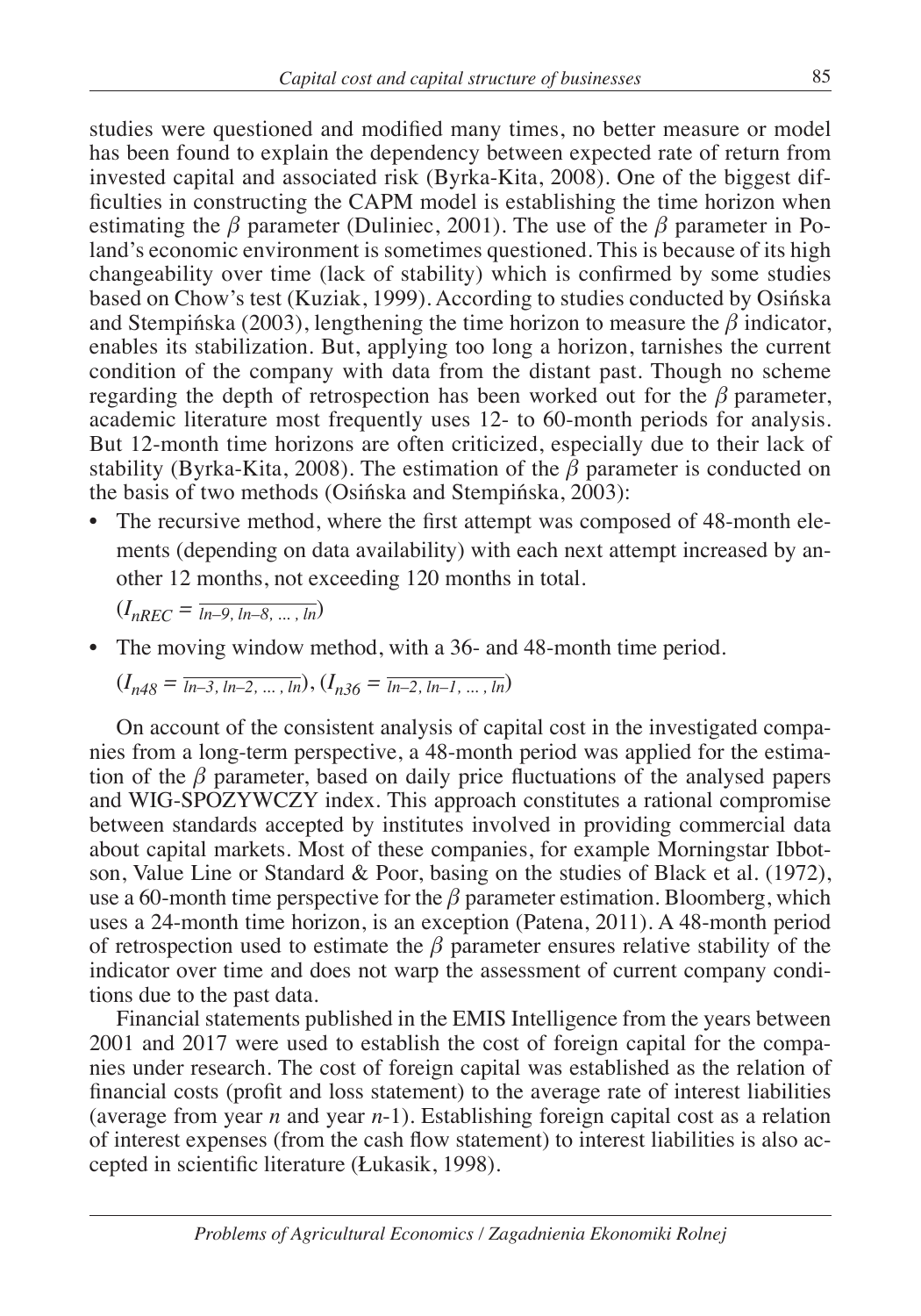## **Theoretical background: capital cost – valuation dilemma**

The issue concerning capital structure and its cost is just as fascinating as it is difficult to unequivocally evaluate. Academic discussions concerning the optimization (quasi-optimization) of capital structure and cost have been ongoing for decades. They first appeared in the 1960s in the works of Modigliani and Miller (1958; 1963) and were continued by many renowned economists (such as Stiglitz 1974; Myers and Majluf, 1984; Masulis, 1988; Brown, Lajbcygier and Wong, 2012). Heated discussions also took place during the  $40<sup>th</sup>$  Anuual Meeting of the European Finance Association, which featured presentation of the opinions of Chen, Harford and Kamara (2013) and Fairhurst (2013). The issue of capital structure optimization remains "enigmatic" in the world of finances. So far, no solution has been found which would allow entrepreneurs to practically optimize their capital structure. Varying opinions can already be found at a theoretical level (see Lagerkvist, 1999; Acharya, Shin and Yorulmazer, 2013). Many other current factors influencing the financial condition of enterprises additionally complicate decisions related to capital and their resulting consequences (see Hüttel, Mußhoff and Odening, 2010; Boubakri, Guedhami, Mishra and Saffar, 2012; Arouri, Rault, A. Sova, R. Sova and Teulon, 2013).

For many years, discussions concerning the necessity to correct the method of calculating the cost of equity have been pending (see Franc-Dąbrowska, 2009). This is a basic problem in the procedure of estimating "real effects" for the business. Financial results (in their classic form) do not encompass the cost of (owner) equity, thus failing to give information about the real benefits resulting from the use of this capital. This is a particularly important problem for agricultural enterprises. In such entities, attempts have also been made to estimate and assess the cost of (owner) equity and its relation to capital structure. Moreover, the results of these attempted estimations, made for agricultural enterprises (see Franc, 2003; Kulawik, 1998), have been unsatisfactory. In many cases businesses were unable to pay for this factor of production.

Agricultural enterprises are particularly sensitive to meteorological changes (especially plant producers) and natural growth processes in both plants and animals. Therefore, the associated risks undertaken by such businesses are relatively high and require consideration in (the cost of equity) financial statements. Agricultural enterprises are also highly equipped with fixed assets, which to a large (financial) extent are part of (owner) equity. Thus, part of the (owner) equity becomes "tied up" and cannot be "released" quickly or (in some cases) at all (if, for example, the entrepreneur wishes to resign from running the business).

Another interesting dependency characterizing agricultural enterprises is that entrepreneurs running such businesses on their own account (and risk) experience better effects (of management) – as stated in the findings of Franc-Dąbrowska (2010). Similar observations are recorded in data analysis of "Ranking 300". Their results show that the highest rate of return from sales is found amongst entrepreneurs who purchase the majority of their estate, next come enterprises whose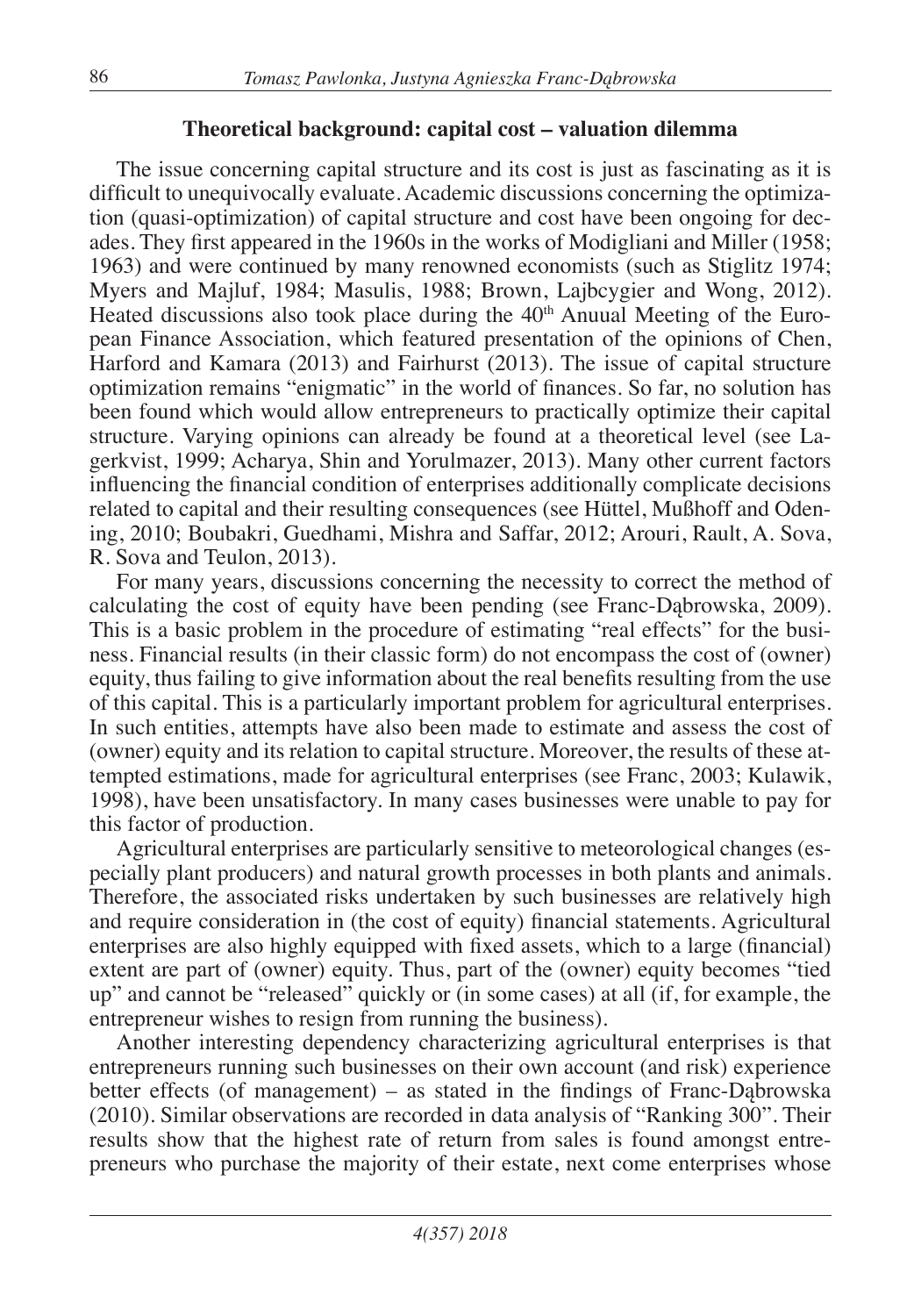estate is mainly leased, followed by single-companies of the Agricultural Property Agency of the State Treasury. These groups of enterprises can be categorized in the same way, using criteria from the value creation index (*Ranking*..., 2012). The results presented by the "Ranking 300" team confirm those in previously mentioned studies. Here, emphasis should also be placed on the problem of evaluating the cost of (owner) equity, as a rare resource, especially in times of economic crisis (see Boratyńska, 2009).

When considering the problematic issues of valuation of (owner) equity cost – particularly with reference to agricultural enterprises – Kulawik's (ed., 2008) proposal should be highlighted. The author introduced a modification of the capital asset valuation model and corrected the *β* coefficient (a measure of systematic risk resulting from the volatility of the company's share price). Kulawik acknowledged individual risk for agricultural enterprises, (differentiating it) on the basis of operational activity. This proposal should be considered important, both from a theoretical and practical perspective. Another approach, based on research of the opinions of those managing agricultural enterprises were presented by Franc-Dąbrowska and Kobus (2012), who stated that only some entrepreneurs see the need to evaluate the cost of (owner) equity, and if necessary, it is calculated on the basis of deposit account interest rates (as an alternative source of obtaining income).

An interesting perspective was presented by Boratyńska (2009), who focused on the important issue of the cost of company bankruptcy. The author's findings show that the cost of bankruptcy proceedings is indirectly incurred by both the creditor and debtor. As a result, the creditor's claim cannot be fully met, whereas the debtors liabilities can rise. This is another issue worth taking into consideration with regard to the cost of invested capital and the targeted capital structure. In turn, Zawadzka's (2009) findings proved that the significance of short-term liabilities is variable and, in Poland, is dependent on the sector. Similarly, Boratyńska (2012), identified bankruptcy models for enterprises of the (food) meat sector.

Such perspectives in research show the need for further analysis of the capital structure and cost, with particular focus on the specifics of the meat sector.

Why is establishing the cost of (owner) equity so important? Due to the fact that it constitutes a necessity and basis for making decisions concerning the sources of business financing, thus shaping the capital structure (Miller, 2009)<sup>1</sup>. It further carries consequences when making decisions about where to designate profit – be that to inject (owner) equity or, for example, pay out dividends. Capital structure optimization models are insufficient for agricultural enterprises. This is because these companies function in many various legal forms, at different levels of proprietorship, and with varied types of production (of different dependencies on agroclimatic conditions and biological features of plants and animals). This is a particular group of enterprises, enabling food security for its people.

Moreover, because of historical determinants – farmers constitute a large employment and residential group in Poland. Due to this group's specificity, it is not

<sup>&</sup>lt;sup>1</sup> See e.g. Miller's (2009) discussions about modified WACC.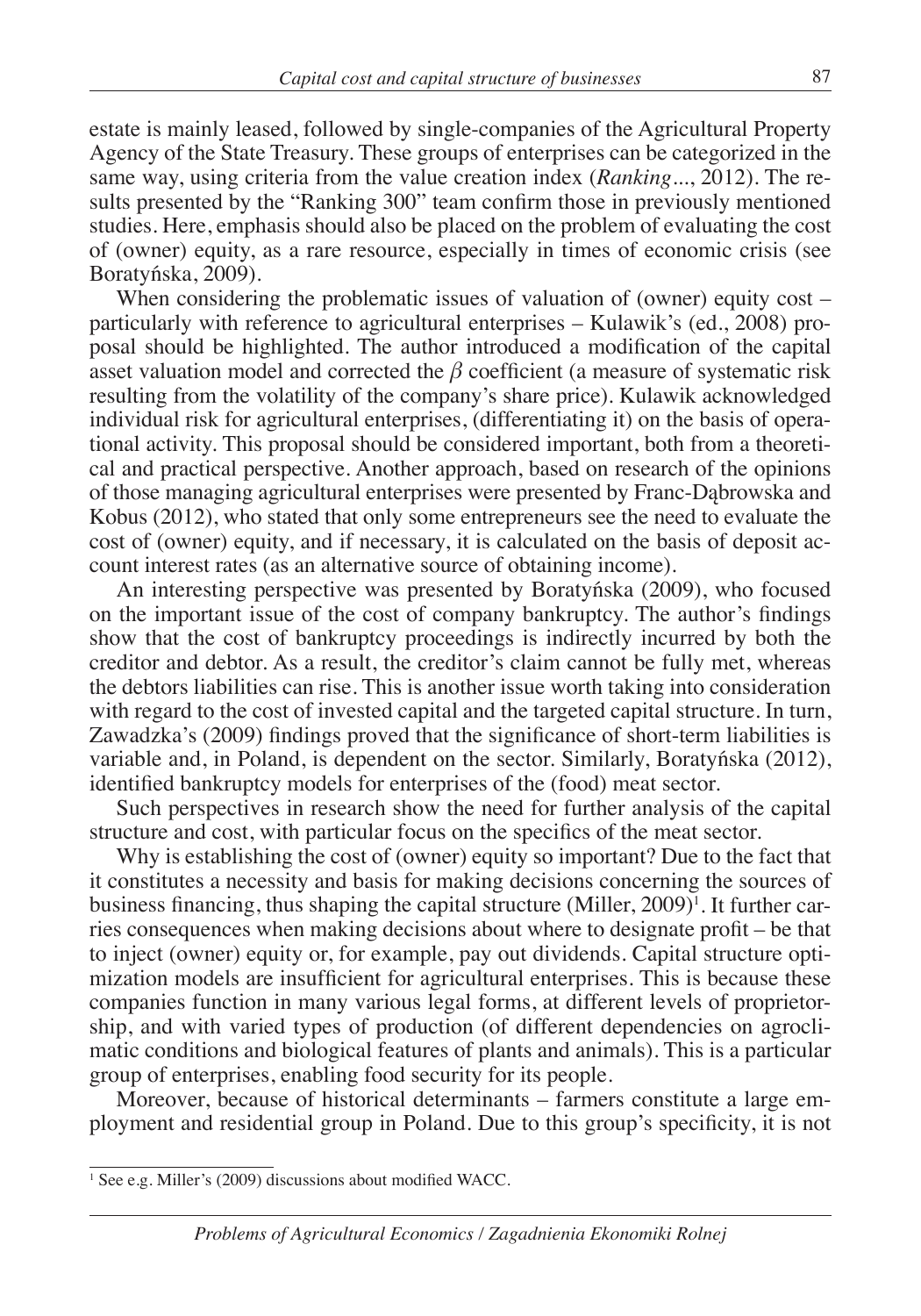always possible to transfer generally available solutions. It is, however, possible (by using the findings of researchers) to acknowledge the specific conditions of this group of entities and thus for authors to attempt to evaluate the cost of (owner) capital and its relation to capital structure. Moreover, in our opinion a modification of the proposed methods, rather than a proposal of new ones, should be made. This stems from the fact that a balance for optimal capital structure has been proposed and in its general form should not be questioned. But then, it is not always suitable for the researched entities and thus requires improvement. We also call for agricultural sector entities not to be excluded from the domain of scientific considerations. The very scale of their activity as well as the owners' need for recommendations are reasons enough to include agricultural enterprises into the scope of scientific interest and debate. This is despite a current deficit (within its ranks) of teams specializing in capital structure management. Nonetheless, agriculture's role in economic sciences has always been a starting point for all other sectors.

Tables 1 and 2 present selected data concerning the *beta* level. These data show the results for six of the largest US food processing entities whose total market share was 94% (International Markets Bureau, 2012). A relatively large variance in the *beta* parameters over time was observed for respective companies and between them. If, however, the average size is taken into consideration, the *beta* values move towards levels oscillating at 1, which is accepted as characteristic for the agricultural sector (every person needs food to survive).

Table 1

|                                | $\mathbf{I}$  |      |      |      | $\circ$ |      | $\overline{ }$ | $\cup$                                                 | $\overline{ }$ |      |      |
|--------------------------------|---------------|------|------|------|---------|------|----------------|--------------------------------------------------------|----------------|------|------|
|                                | Market        |      |      |      |         |      |                | The <i>beta</i> parameters – window method – 36 months |                |      |      |
| Company                        | share<br>2011 | 2001 | 2002 | 2003 | 2004    | 2005 | 2006           | 2007                                                   | 2008           | 2009 | 2010 |
| <b>Tyson Foods</b>             | 38%           | 0.80 | 0.30 | 0.65 | 0.55    | 0.87 | 0.56           | 0.43                                                   | 1.45           | 1.26 | 1.23 |
| JBS S.A.                       | 22%           | X    | X    | X    | X       | X    | X              | X                                                      | X              | X    | X    |
| Smithfield<br>Foods Inc.       | 15%           | 1.05 | 0.90 | 0.92 | 0.75    | 0.90 | 0.03           | 0.43                                                   | 1.82           | 2.09 | 1.93 |
| Pilgrim's Pride<br>Corporation | 13%           | 0.70 | 0.28 | 0.95 | 1.07    | 0.54 | 1.00           | 0.49                                                   | 0.79           | 0.81 | 0.92 |
| Sanderson<br>Farms, Inc.       | $3\%$         | 0.70 | 1.15 | 1.12 | 1.49    | 1.53 | 1.91           | 1.19                                                   | 0.83           | 0.69 | 0.54 |
| Hormel Foods                   | $3\%$         | 0.50 | 0.13 | 0.43 | 0.48    | 0.37 | 0.08           | 0.12                                                   | 0.62           | 0.44 | 0.45 |
| Average                        | TOTAL=<br>94% | 0.75 | 0.55 | 0.81 | 0.87    | 0.84 | 0.72           | 0.53                                                   | 1.10           | 1.06 | 1.01 |

*The beta parameters for 6 of the largest US food processing companies*

Source: own calculations based on data from The New Yourk Times – Business Day Markets and Google Finance – NASDAQ.

Similar observations are found in the data presented in Table 2. By analysing recursive *beta* for six of the largest US market enterprises, quite a significant variation of the *beta* levels is observed. However, the average value is slightly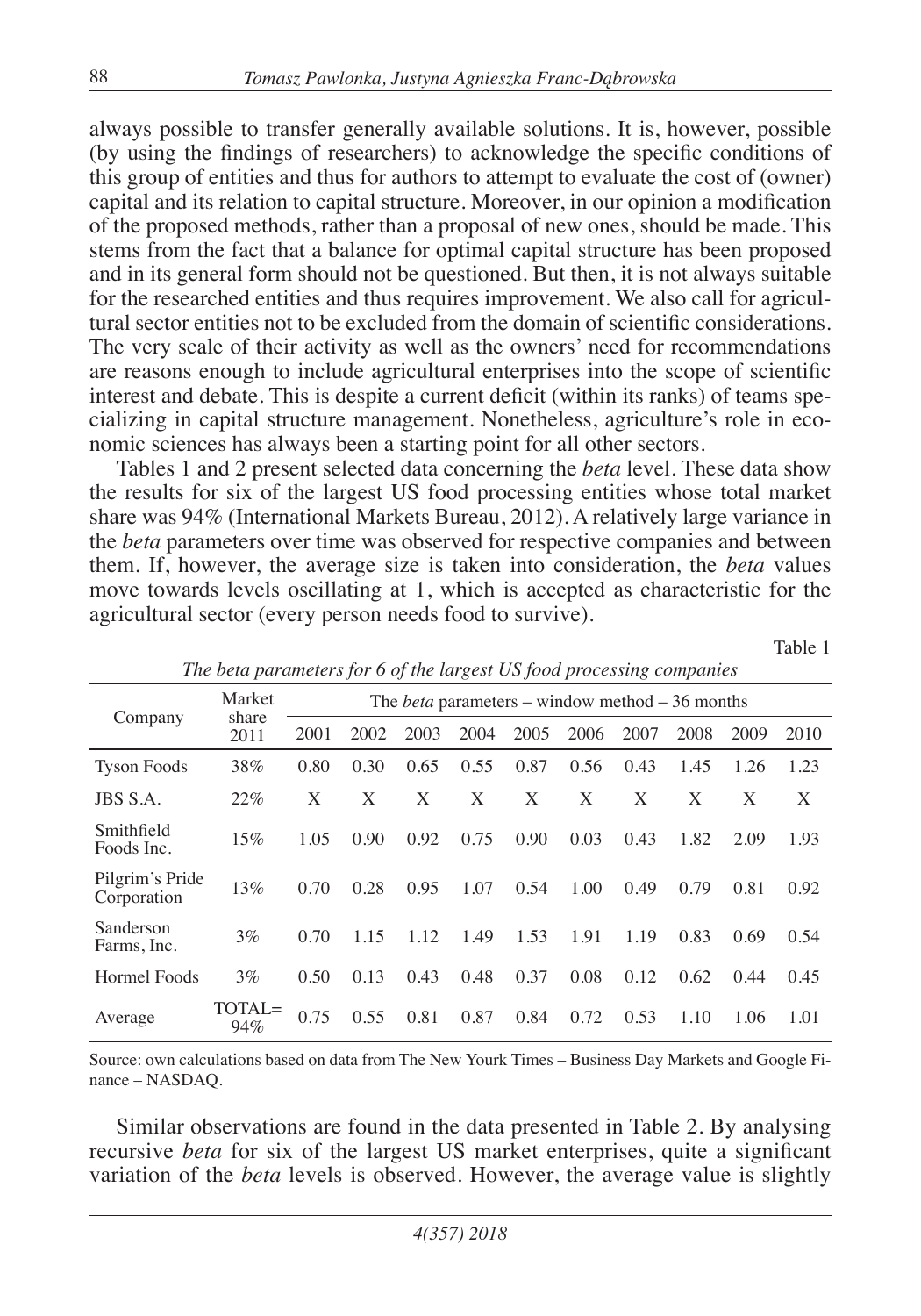below level 1. Moreover, the largest entities of the US market are characterized by a higher recursive *beta* value (on average) in relation to the average value of the entire food processing sector.

| Company                      | Recursive <i>beta</i> |
|------------------------------|-----------------------|
| <b>Tyson Foods</b>           | 0.41                  |
| JBS S.A.                     | 1.12                  |
| Smithfield Foods Inc.        | 1.06                  |
| Pilgrim's Pride Corporation  | 0.92                  |
| Sanderson Farms, Inc.        | 1.13                  |
| Hormel Foods                 | 0.66                  |
| Whole food processing sector | 0.61                  |

Source: own calculations based on data from the The New Yourk Times – Business Day Markets and Yahoo! Finance – TSN, www.reuters.com and www.nasdaq.com.

### **Meat industry in Poland – characteristics and identification of the research problem**

The successful adjustment of the Polish meat industry enterprises to Western European standards failed to solve many or even most of the problems of the sector (Wieczorkiewicz, 2008). These businesses still remain rather unprofitable in comparison to the average for the food industry in general. Low profitability and thus a limited capacity for profit margins, gives the meat sector little significance as a source of increasing equity (Kalwasińska, 2011). A significant barrier for the development of the meat sector is its high fragmentation (in 2009, seven of the largest meat factories in Poland had barely a 20% share in the market) (Kowalski, 2011). Another problem is high dependency on the supply and prices of raw meat. A solution seems to be vertical and horizontal integration. This currently involves the costly takeover of bankrupt or failing meat plants. A role model worth emulating may be, for example, the Danish meat market.

As a consequence of the lack of vertical integration in the Polish enterprises the supply of raw meat is fragmented, which leads to differences in meat sensory features<sup>2</sup>. This causes difficulties in the production of homogenous, ready-made products. Thus, Polish meat products are not competitive in comparison to Danish products on restrictive markets such as Japan or Russia (Polish meat on this market is also less competitive than meat imported from the US) (Obidzińska, 2008). Moreover, though the number of companies (in the meat sector) dropped from

Table 2

<sup>&</sup>lt;sup>2</sup> As research shows, the feeding and grazing system is fundamental to the sensory characteristics of meat (Sadowska, Rakowska, Dybkowska and Świąder, 2016; Augustyńska and Sokołowicz, 2014; Łącka, 2012).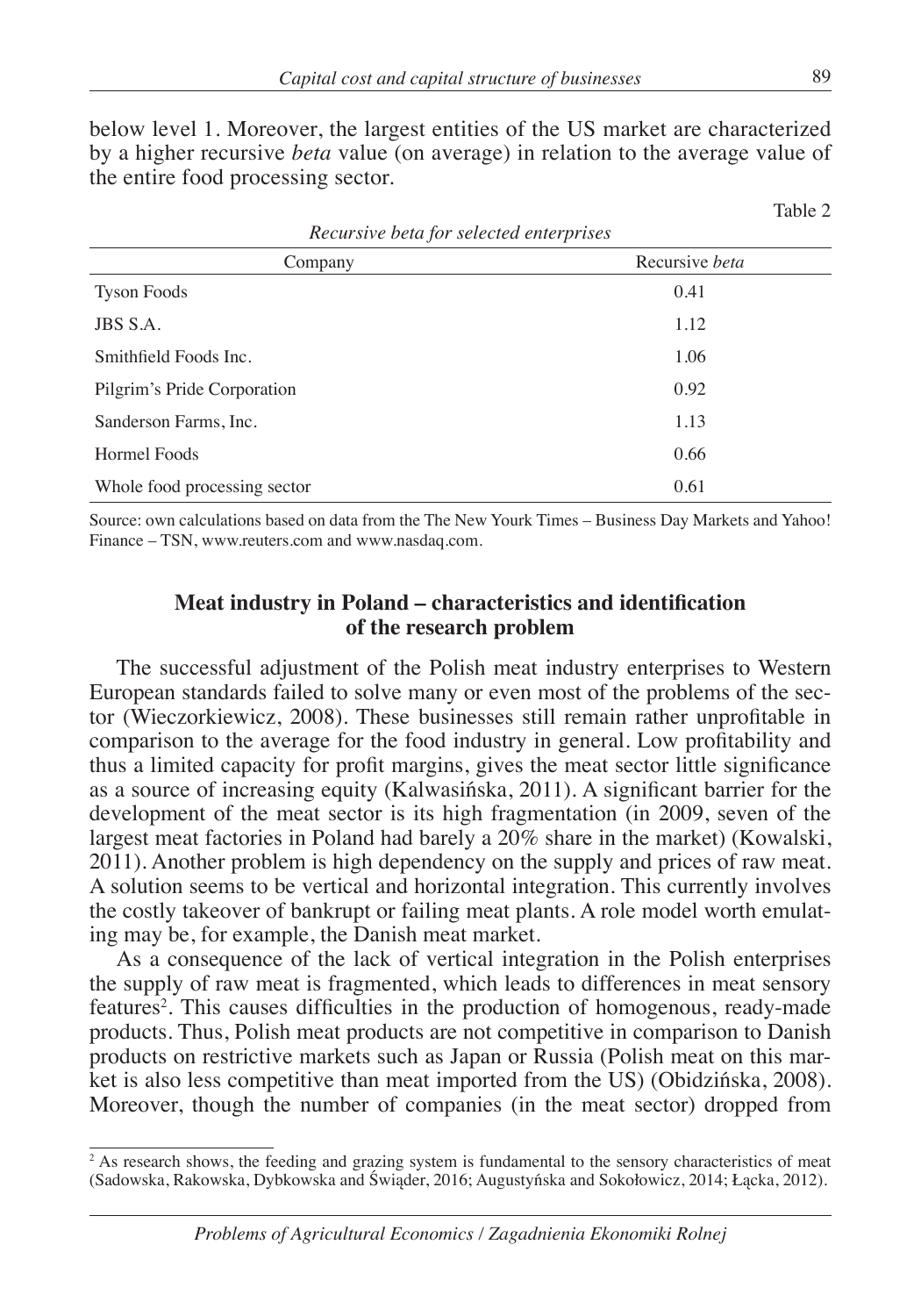6 thousand in 2000 to 1.2 thousand in 2010, significant fragmentation is still a barrier to development (Knapp-Stefaniuk, 2010). According to data from 2017, there were about 1250 enterprises from the meat industry in Poland, of which 170 were poultry meat processors. At the same time, 40% of all enterprises in the meat industry were small enterprises (mainly family enterprises) in which employment did not exceed 9 employees (Rawa, 2017).

The meat sector in Poland is characterized by an obvious mismatch of assets and liabilities. As a consequence, due to a long deadline for the collection of payments and short deadline for paying off current liabilities, meat sector companies are faced with a cash flow gap and thus a requirement for additional sources of financing (Sroka, 2010). This pattern was especially visible during the financial crisis which, although failed to affect Polish entrepreneurs to such an extent as their Western European competitors, caused serious difficulties in settling payments on time for foreign investors (especially Ukrainian). As a result, an additional demand for capital was observed amongst Polish businesses in the Polish meat industry (Drewnowska, 2010).

Polish consumer choices, when selecting meat products, are governed by quality and price. As a result of a slowdown in economic growth, an effect of the financial crisis, a lower demand for meat was observed (Górnicka, 2005). A change of culinary preference also played its part. A growing demand for vegetarian and vegan food products, associated with the so-called healthy eating, was noticed. Despite this, in 2002-2017, as a result of economic growth, decreasing unemployment and an increase in the wealth of the Polish society, these was over 9% increase in meat consumption. However, the demand for meat remained sensitive to changes in its prices and depends on the amount of income of consumers (Milan, 2017).

Another significant difficulty for Polish businesses of the meat industry was the strengthening of the Polish Zloty (PLN) in relation to foreign currencies. In 2008- -2010, this made Polish meat products significantly less competitive on foreign markets. Moreover, during this time, Polish enterprises also became less competitive, in comparison to their foreign competitors on the domestic market (Cukiernik, 2008). In addition, the difficulties of the meat industry are aggravated by the ASF virus, which in 2014-2017 led to the liquidation of 3.7 thousand farms involved in the production of raw material. The challenge that the meat industry will face in Poland from the beginning of 2019 will be the ban on the use of GMO soy protein in feed, which accounted for around 20% of feed demand in Poland (Milan, 2017).

### **Research findings**

The moving window method (MW48) and the recursive method (REK) were used to estimate the  $\beta$  parameters in companies from the meat sector. The results are presented in Table 3.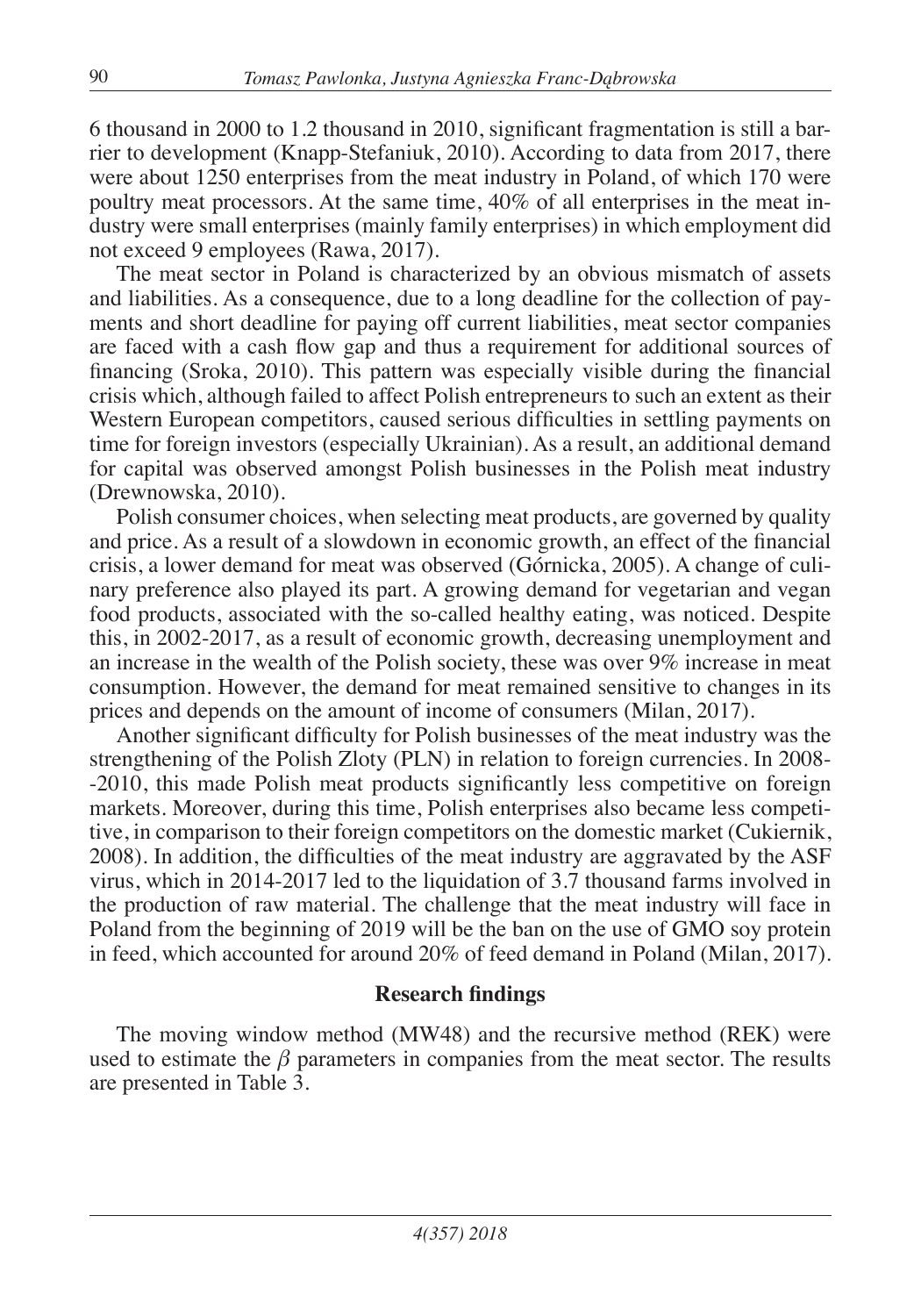| ٣ |  |
|---|--|
|   |  |
|   |  |

|      |                          |            |      |                 |         |            |         |            | The $\beta$ parameters estimated by 2 methods for meat sector companies under research |            |         |                  |      |            |       |                  |                  |                |
|------|--------------------------|------------|------|-----------------|---------|------------|---------|------------|----------------------------------------------------------------------------------------|------------|---------|------------------|------|------------|-------|------------------|------------------|----------------|
|      | Indykpol                 |            |      | Duda            | Pamapol |            | Sokołów |            | Drosed                                                                                 |            | Gobarto |                  | Drop |            | Kania |                  | Tarczyński       |                |
| Year | MW48                     | <b>REK</b> | MW48 | <b>REK</b>      | MW48    | <b>REK</b> | MW48    | <b>REK</b> | MW48                                                                                   | <b>REK</b> | MW48    | <b>REK</b>       | MW48 | <b>REK</b> | MW48  | <b>REK</b>       | MW48             | <b>REK</b>     |
| 2001 | 0.32                     | 0.32       | ×    | ×               | ×       | ×          | 0.73    | 0.73       | 0.54                                                                                   | 0.54       | ×       | ×                | ×    | ×          | ×     | ×                | ×                | ×              |
| 2002 | 0.15                     | 0.27       | ×    |                 | ×       | ×          | 0.79    | 0.71       | 0.45                                                                                   | 0.52       | ×       | ×                | ×    | ×          | ×     | ×                | ×                | ×              |
| 2003 | 0.15                     | 0.28       | 0.44 | 0.44            | ×       | ×          | 0.82    | 0.74       | 64.0                                                                                   | 0.57       | 4?      | 42               | ×    | ×          | ×     | ×                | ×                |                |
| 2004 | 0.15                     | 0.28       | 0.96 | 0.96            | ×       | ×          | 1.08    | 0.81       | 0.55                                                                                   | 0.57       | $-57$   | 57               | ×    | ×          | ×     | ×                | ×                |                |
| 2005 | 0.33                     | 0.27       | 1.13 | 1.13            | ×       | ×          | 1.10    | 0.81       | ×                                                                                      | ×          | 1.65    | 1.65             | ×    | ×          | ×     | ×                | ×                |                |
| 2006 | 0.40                     | 0.30       | 1.70 | 1.70            | 0.64    | 0.64       | 1.03    | 0.82       | ×                                                                                      | ×          | 1.56    | 1.56             | ×    | ×          | ×     | ×                | ×                | ×              |
| 2007 | 0.56                     | 0.30       | 1.91 | 1.62            | 0.80    | 0.80       | ×       | ×          | ×                                                                                      | ×          | 1.46    | 1.46             | 0.26 | 0.26       | ×     | ×                | ×                |                |
| 2008 | 0.48                     | 0.29       | 1.29 | $^{01}$         | 0.60    | 0.60       | ×       | ×          | ×                                                                                      | ×          | 1.30    | .39              | 0.14 | 0.14       | ×     | ×                | ×                | ×              |
| 2009 | 64.0                     | 0.36       | 1.54 | .50             | 0.79    | 0.79       | ×       | ×          | ×                                                                                      | ×          | 1.13    | .35              | 0.22 | 0.22       | 1.18  | .18              | ×                | ×              |
| 2010 | 0.45                     | 0.38       | 1.34 | 1.52            | 0.80    | 0.79       | ×       | ×          | ×                                                                                      | ×          | 1.05    | $\overline{3}$   | 0.19 | 0.19       | 1.06  | 1.06             | ×                | ×              |
| 2011 | 0.46                     | 0.35       | 1.18 | $\overline{21}$ | 0.68    | 0.69       | ×       | ×          | ×                                                                                      | ×          | 1.06    | 1.28             | 0.15 | 0.17       | 1.09  | 1.09             | ×                | ×              |
| 2012 | 0.38                     | 0.36       | 1.10 | 1.20            | 0.61    | 0.67       | ×       | ×          | ×                                                                                      | ×          | 1.07    | 1.26             | 0.17 | 0.16       | 1.02  | 1.02             | ×                | ×              |
| 2013 | 0.31                     | 0.37       | 1.05 | 1.27            | 0.60    | 0.67       | ×       | ×          | ×                                                                                      | ×          | 1.06    | $\overline{.23}$ | 0.16 | 0.18       | 0.97  | $\overline{0}$ . | 1.16             | 1.16           |
| 2014 | 0.24                     | 0.37       | 0.98 | 1.25            | 0.58    | 0.65       | ×       | ×          | ×                                                                                      | ×          | 1.07    | 1.16             | 0.23 | 0.21       | 0.97  | 1.00             | $\overline{121}$ | $\overline{q}$ |
| 2015 | 0.24                     | 0.38       | 1.03 | 1.24            | 0.60    | 0.66       | ×       | ×          | ×                                                                                      | ×          | 1.02    | 1.07             | 0.32 | 0.24       | 0.90  | 0.98             | 1.13             | 1.13           |
| 2016 | 0.25                     | 0.36       | 0.98 | 1.18            | 0.57    | 0.64       | ×       | ×          | ×                                                                                      | ×          | 0.94    | 1.01             | 0.35 | 0.24       | 0.96  | 0.99             | 1.14             | 1.14           |
| 2017 | 0.27                     | 0.33       | ×    | ×               | 0.51    | 0.60       | ×       | ×          | ×                                                                                      | ×          | 0.83    | 0.98             | 0.28 | 0.22       | 0.97  | 0.99             | 1.09             | 1.10           |
|      | Source: own calculations |            |      |                 |         |            |         |            |                                                                                        |            |         |                  |      |            |       |                  |                  |                |

*Problems of Agricultural Economics / Zagadnienia Ekonomiki Rolnej*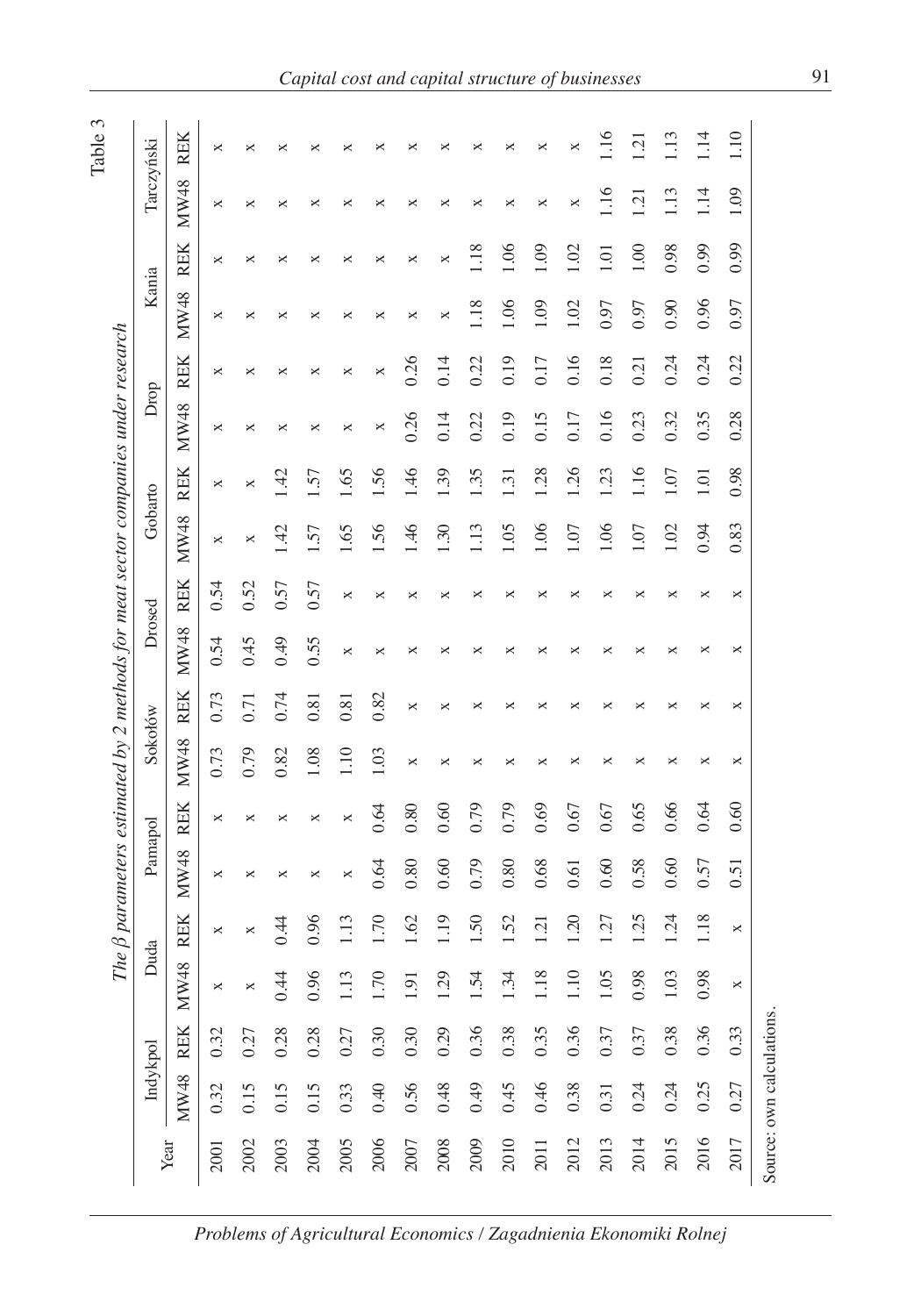The application of the recursive method gives higher results of stability to the  $\beta$  parameters in all of the investigated companies. This result is in line with expectations, however, the final result may not be accepted as credible on account of the method used. The moving windows method with a 48-month time period made the research more realistic and separated the assessment of current company conditions from the past data. The estimation of the  $\beta$  parameters with this method showed greater variation over time. There was (on average) an 11.16% difference to the  $\beta$  parameter values estimated by way of the recursive method. The application of the moving windows method (with a 36-month period) is shown for the Indykpol S.A. Company in Figure 1.



*Fig. 1.* The  $\beta$  parameters for Indykpol S.A. estimated using the recursive method and moving windows method over a period of 48 months and 36 months. Source: own calculations.

The moving window method of a 36-month time span and less, failed to show stability for the  $\beta$  parameters over time. In 2003, an 8-fold decrease of the  $\beta$  indicator as observed in Indykpol S.A, after which a 15-fold increase was observed in 2004. Such fluctuations do not allow for adaptation in further research and analysis. The *β* indicators, estimated using this method, differed on average by 138% to those calculated analogically using the recursive method.

For further research, related to the valuation of the cost of equity, the *beta* coefficients were calculated using the 48-month moving window method. The basic descriptive statistics, including the division into poultry enterprises and red meat companies, pertaining to the estimated parameters are presented in Table 4.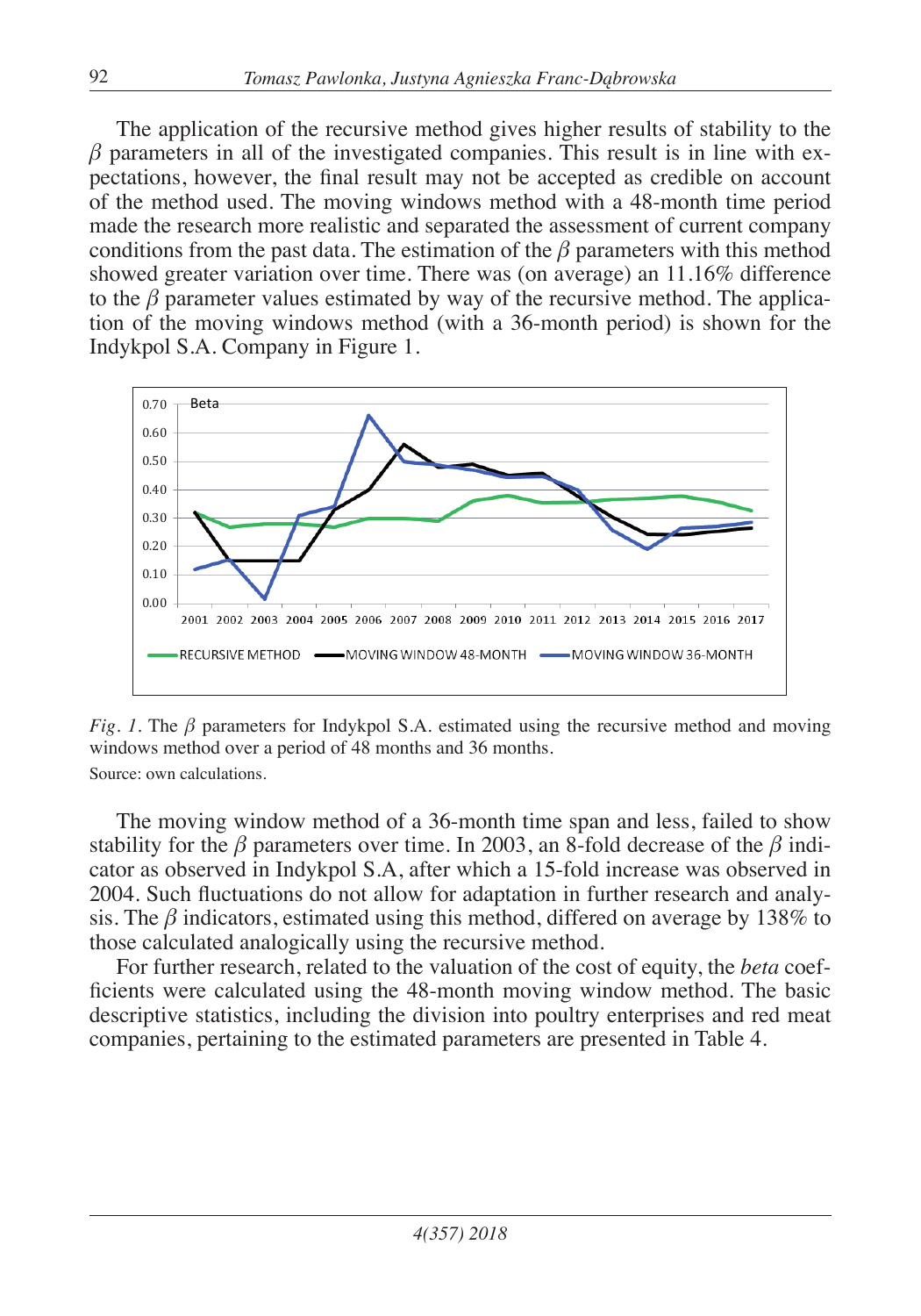|                          | To monity for power former prises when reaches companies |                    |
|--------------------------|----------------------------------------------------------|--------------------|
| Measure                  | Poultry meat enterprises                                 | Red meat companies |
| Average                  | 0.41                                                     | 1.13               |
| Minimum                  | 0.14                                                     | 0.44               |
| Maximum                  | 0.80                                                     | 1.91               |
| Median                   | 0.39                                                     | 1.07               |
| Standard deviation       | 0.19                                                     | 0.26               |
| Coefficient of variation | 47%                                                      | 23%                |

*Basic descriptive statistics of the β parameters estimated by using the moving windows method (48-month) for poultry enterprises and red meat companies*

Source: own calculations.

The average value of the *beta* parameters for poultry enterprises (0.41) is significantly lower than the average calculated for red meat companies (1.13). In the case of poultry enterprises, the minimum and maximum values of the *beta* parameters are also lower. In the case of poultry enterprises, there is also a lower standard deviation of the estimated *beta* parameters, however, the coefficient of variation is higher (47%) than the analogue, calculated for red meat companies (23%). This indicates a lower stability of the *beta* parameters over time and higher variation at the level of individual enterprises.

According to the accepted method, the authors of the paper established the cost of equity in companies (under research). The results are presented in Table 5.

The  $\beta$  parameters for the companies under investigation in 2001-2017, show a certain regularity. The cost of equity was evidently higher for Gobarto, Tarczyński, Kania, PKM Duda and Sokołów in relation to Indykpol, Pamapol, Drop and Drosed. There is 12.6% difference in the average cost of equity separating these companies during the entire research time-period. In the case of red meat companies only six times did the cost of equity achieve a value below that of  $12.6\%$ , which constitutes approx. 12% of the analysed cases for these companies. But, the cost of equity for: Indykpol, Drosed, Drop and Pamapol exceeded 12.6% only once from amongst 44 observations. A similar regularity is noticeable in Table 3, presenting the *β* indicators estimated by way of the moving windows method with a 48-month time period. Red meat companies (PKM Duda, Gobarto, Tarczyński, Kania and Sokołów) distinguished themselves once again with high values for the *β* coefficient. In the case of these companies, its value frequently exceeded 1.0 (71% observations). For the poultry meat companies, the value of the  $\beta$  coefficient failed to exceed 0.8 during the entire time-period.

This evident regularity has its basis. The meat industry as a whole can be generally divided into the processing of poultry and the processing of other meats. The identified regularity results from a number of factors having a fundamental impact on the overall systematic risk of enterprises. This stems from, *inter alia*, peculiarities of business cycles for various types of livestock. In the case of red meat industry, a longer production cycle of the raw material is observed and a higher depend-

Table 4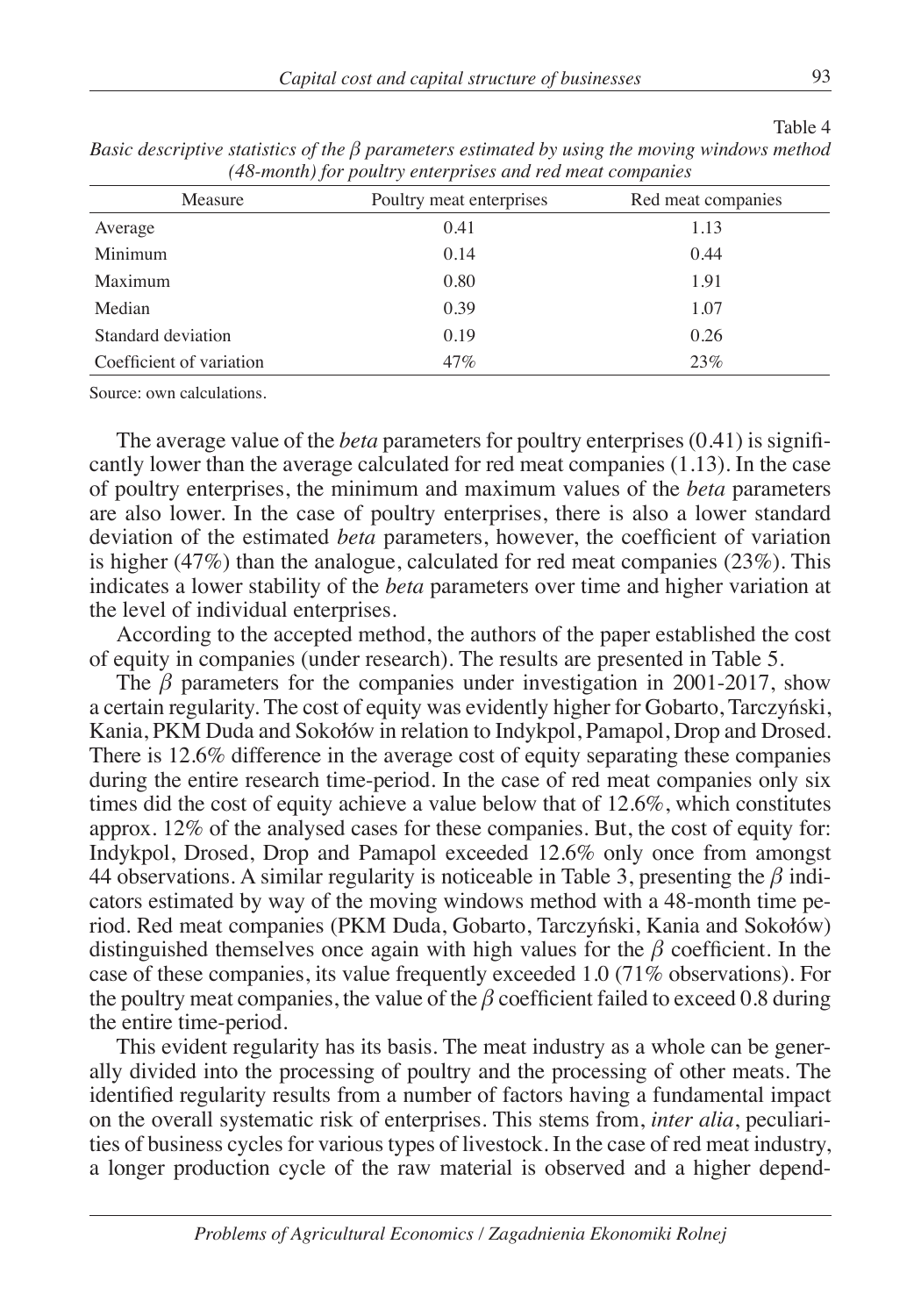ence of its price on a wide range of factors: feed prices, current economic situation, weather factors, diseases, variability (sensitivity) of demand. In the case of poultry enterprises, the production cycle is much shorter, enterprises are more vertically integrated, which limits the impact of variability of other factors. In addition, poultry meat enjoys growing recognition from customers, mainly due to its taste and price. On the basis of the investigated companies' financial statements published by EMIS Intelligence, the following Polish business classifications (using the codes from 2007) were observed:

- 10.11 Sokołów, PKM Duda, Gobarto, Tarczyński, Duda;
- 10.12 Indykpol, Pamapol, Drosed, Drop.

Table 5

| Year    | Indykpol | Duda         | Pamapol      | Sokołów | Drosed | Gobarto      | Drop         | Tarczyński   | Kania        |
|---------|----------|--------------|--------------|---------|--------|--------------|--------------|--------------|--------------|
| 2001    | 9.30     | $\mathbf{X}$ | $\mathbf X$  | 10.44   | 7.58   | $\mathbf{X}$ | $\mathbf{X}$ | $\mathbf X$  | X            |
| 2002    | 7.51     | $\mathbf X$  | $\mathbf{X}$ | 11.28   | 7.39   | $\mathbf X$  | X            | X            | $\mathbf X$  |
| 2003    | 6.75     | 9.06         | $\mathbf X$  | 13.69   | 9.25   | 15.83        | X            | X            | $\mathbf X$  |
| 2004    | 8.05     | 13.41        | $\mathbf{X}$ | 14.18   | 9.95   | 17.44        | X            | X            | X            |
| 2005    | 8.37     | 15.24        | $\mathbf X$  | 15.03   | X      | 19.81        | $\mathbf X$  | X            | X            |
| 2006    | 9.51     | 24.94        | 8.56         | 16.79   | X      | 23.30        | $\mathbf{X}$ | X            | X            |
| 2007    | 9.98     | 22.16        | 9.84         | X       | X      | 18.27        | 7.85         | $\mathbf{X}$ | $\mathbf{X}$ |
| 2008    | 7.42     | 10.15        | 8.11         | X       | X      | 9.21         | 6.63         | $\mathbf X$  | $\mathbf{X}$ |
| 2009    | 12.01    | 22.19        | 11.40        | X       | X      | 19.64        | 8.78         | $\mathbf X$  | 20.34        |
| 2010    | 12.03    | 19.73        | 11.27        | X       | X      | 20.27        | 8.45         | $\mathbf{X}$ | 20.36        |
| 2011    | 11.08    | 19.14        | 13.57        | X       | X      | 17.81        | 7.63         | X            | 18.09        |
| 2012    | 9.37     | 17.78        | 12.05        | X       | X      | 16.41        | 6.93         | X            | 16.83        |
| 2013    | 7.48     | 15.86        | 10.83        | X       | X      | 15.99        | 5.81         | 17.07        | 14.94        |
| 2014    | 5.98     | 13.36        | 9.36         | X       | X      | 14.30        | 5.85         | 15.68        | 13.27        |
| 2015    | 5.59     | 14.96        | 9.84         | X       | X      | 14.92        | 6.50         | 16.21        | 13.48        |
| 2016    | 6.05     | 14.72        | 9.85         | X       | X      | 14.23        | 7.22         | 16.61        | 14.42        |
| 2017    | 6.19     | $\mathbf{X}$ | 8.78         | X       | X      | 12.10        | 6.38         | 14.76        | 13.50        |
| Average | 8.39     | 16.62        | 10.29        | 13.57   | 8.54   | 16.64        | 7.09         | 16.07        | 16.14        |

*Cost of equity in companies (under research) in 2001-2017 (%)*

Source: own calculations.

In conclusion it can be stated that companies involved in the processing of poultry incur a lower cost of equity and are characterized by lower *β* coefficient values to companies involved in the processing of other meats (excluding poultry). According to investors, owners and other company capital providers, companies involved in the processing of poultry incur lower business risk than companies involved in the processing of other meats (excluding poultry). This conclusion is an interesting basis for further, deeper operational activity risk analysis into particular meat sub-sectors, using the Hamady and pure play method (Brigham, 1996).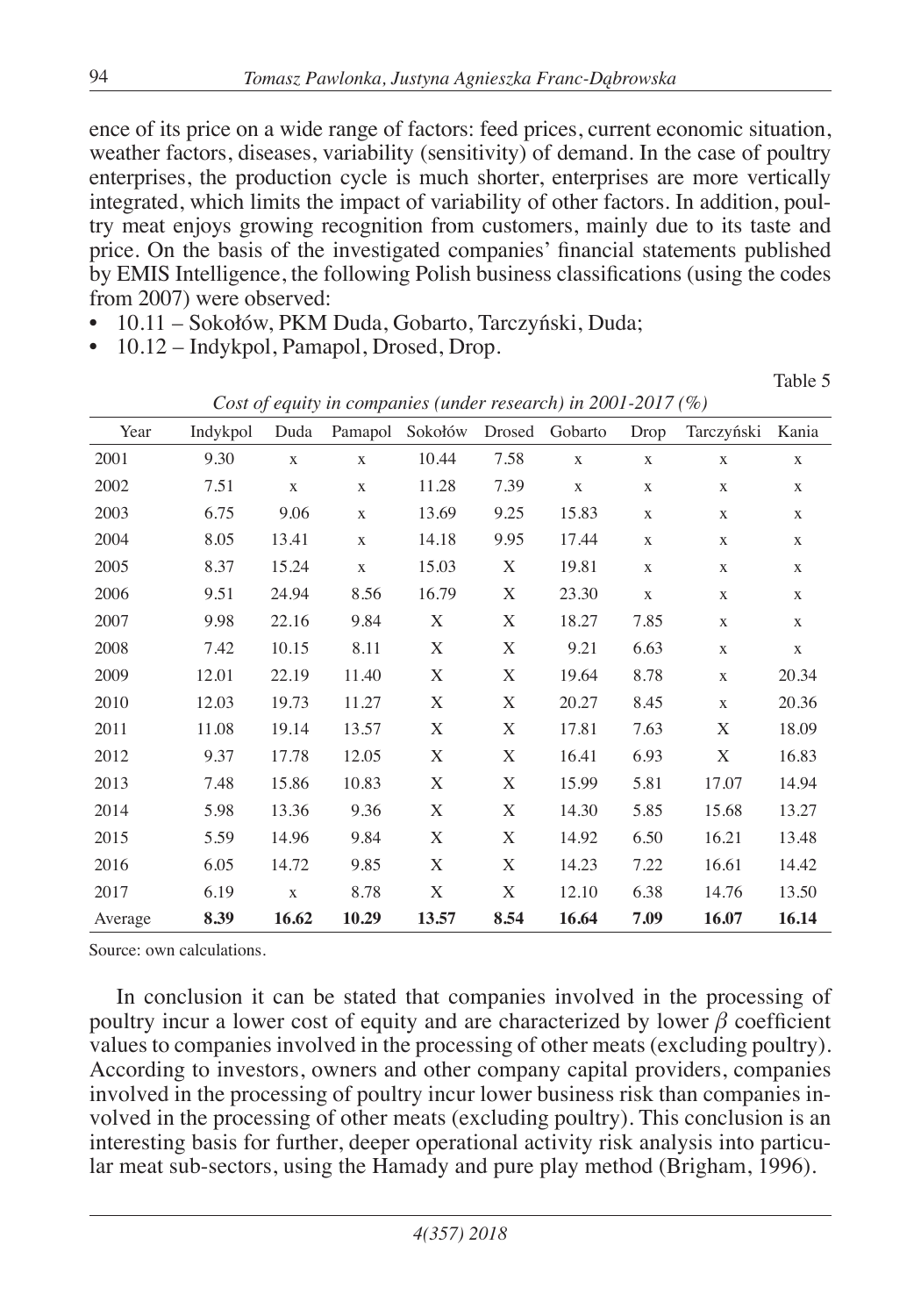Upon analyzing all the estimated parameters of the CAPM model, it is worth considering which of them should determine the final size of cost of equity and which should remain neutral. Higher cost of equity should be incurred by companies involved in higher risk, thus a higher  $\beta$  coefficient. These values should strongly correlate. The dependency between the *β* coefficient and cost of equity for all companies under investigation is presented in Figure 2.



*Fig. 2.* The *β* coefficient and cost of equity in researched meat sector enterprises. Source: own calculations.

Figure 2 presents a significant dependency between the *β* coefficient and cost of equity. The correlation coefficient amounted to 0.89, which means that the cost of equity is strongly determined by the size of the *β* coefficient. This conclusion means that the use of the CAPM model was correct for one of the basic assumptions. The greater the risk, the higher the returns expected by the capital provider, which for the receiver of capital – the enterprise – means a higher cost of equity. This conclusion verifies hypothesis H1, which has proved correct. An analysis of the remaining CAPM model parameters indicates a lower value for correlation coefficients in relation to cost of equity, whose module did not exceed 0.32. This means that the subjectively chosen parameters of the CAPM model, i.e. the risk-free rate and the market rate of return, along with the adopted methodology for their estimation, have no fundamental impact on the final results in terms of the cost of equity.

The cost of foreign capital calculated on the basis of financial statements ranged between 4.12% and 14.03%. In the case of cost of foreign capital, the previous difference between poultry and other meat processing entities is imperceptible. This time, no characteristic features for these two groups could be found. For cost of foreign capital, no evident directions of change could be found either. An analysis of the reasons for the change in the cost of foreign capital gave rise to the formula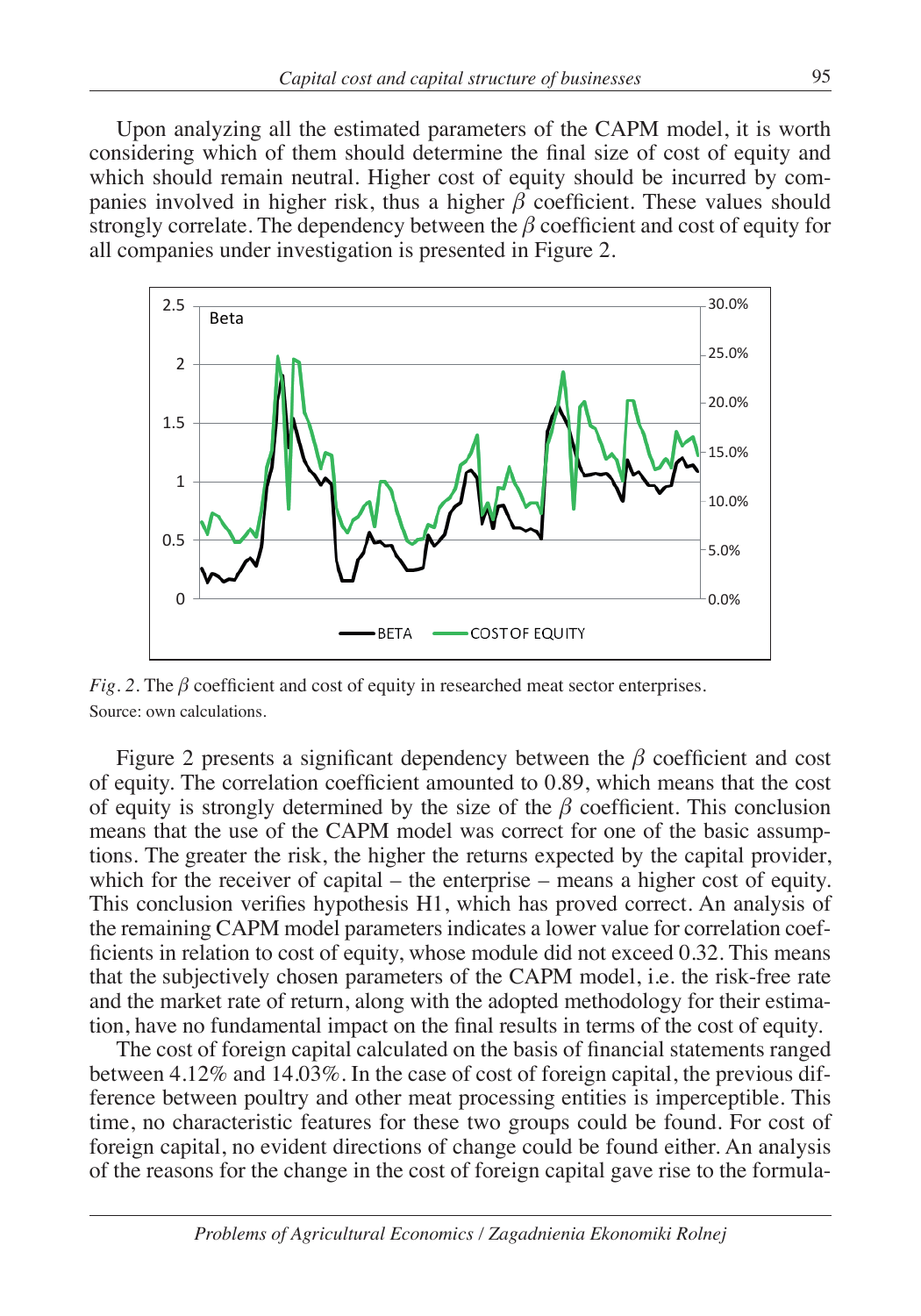tion of hypothesis H2, indicating a dependency between the cost of foreign capital and the level of interest debt. This regularity failed to be proven for all companies under research (correlation coefficient amounting to 0.28) and respective companies (the correlation coefficient ranged between 0.11 and 0.67). Thus, no basis can be found to accept hypothesis H2. Deeper analysis showed a strong correlation between the cost of foreign capital and total share of debt in liabilities. This regularity was not seen in the entire group under investigation (correlation coefficient equaled 0.57), but in particular companies this coefficient ranged between 0.67 and 0.89.

The lack of dependency between cost of foreign capital and total share of liabilities in the entire research sample suggests that an individual assessment is made by providers of (interest) capital in relation to particular companies. Therefore, no defined level of company debt at which capital providers increase its cost, can be distinguished. The assessment is made individually in relation to each of the entities under investigation. However, an evident regularity indicates that the share of debt liability in liability structure (for example bank loans) does not determine the final cost of foreign capital. The providers of interest capital place greater emphasis on total liabilities than interest liabilities. This situation shows that money owned to suppliers, which in the meat industry constitutes a significant share in the structure of liabilities, are not a cost-free source of short-term capital. An indirect cost of a high level of short-term interest-free liabilities (money owned to suppliers, wages and others) is an increase in the cost of interest liabilities.

Knowledge of the cost of equity, cost of foreign capital and share of particular sources of capital in the structure of liabilities enabled the calculation of the weighted average cost of capital (WACC), which is presented in Table 6.

The results presented in Table 6 (analogically to Table 5), show a clearly higher weighted average cost of capital for red meat companies. These companies incurred a weighted average cost of capital of over 13.2%. Companies involved in processing of poultry saw a weighted average cost of capital amounting to 7-8%, i.e. 5-6 pp lower than in the case of PKM Duda, Gobarto, Tarczyński, Kania or Sokołów. These findings indicate a lack of homogeneity in the specifics of the meat industry, as well as various sources of financing the businesses and their cost.

An analysis of values presented in Tables 5 and 6 reveals a lower level of weight average cost of capital in relation to cost of equity. Total cost of capital decreased in relation to equity due to its dilution with cheaper foreign capital. Additionally, the use of foreign (interest) capital enabled entrepreneurs to adopt the so-called tax shield method, which lowers the final cost of foreign capital. This explanation corresponds with the theory of finances in the scope of cost of capital and is proven in a number of empirical studies.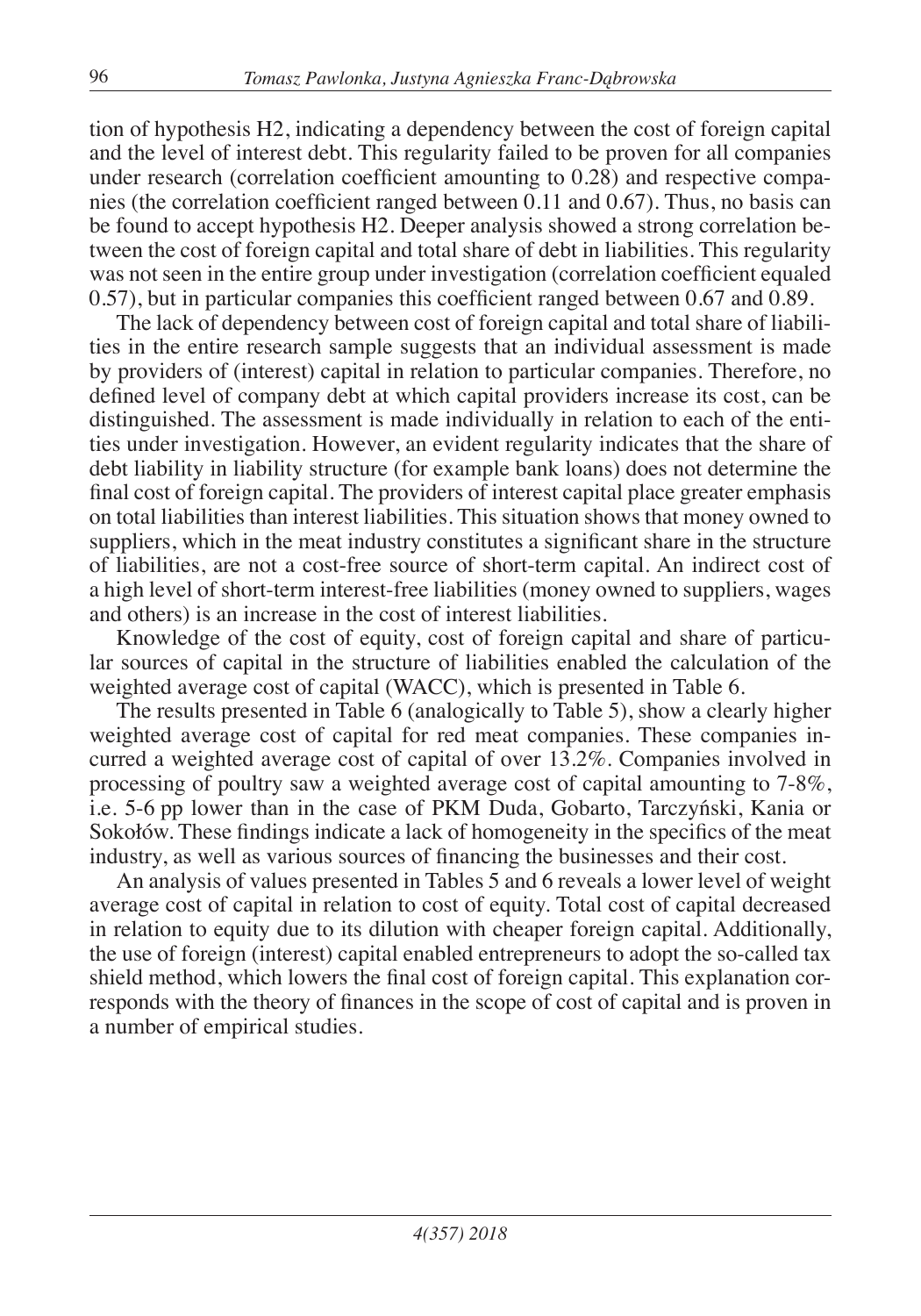| Capital cost and capital structure of businesses |  |  |
|--------------------------------------------------|--|--|
|--------------------------------------------------|--|--|

Table 6

| Year    | Indykpol |              |              |              |              | Duda Pamapol Sokołów Drosed Gobarto Drop |             | Tarczyński Kania |              |
|---------|----------|--------------|--------------|--------------|--------------|------------------------------------------|-------------|------------------|--------------|
| 2001    | 8.46     | $\mathbf{X}$ | $\mathbf{X}$ | 9.15         | 7.25         | $\mathbf X$                              | $\mathbf X$ | $\mathbf{X}$     | X            |
| 2002    | 7.63     | $\mathbf{X}$ | $\mathbf{X}$ | 9.65         | 6.86         | $\mathbf X$                              | X           | $\mathbf X$      | X            |
| 2003    | 7.17     | 7.57         | $\mathbf X$  | 11.32        | 7.53         | 13.73                                    | $\mathbf X$ | $\mathbf X$      | $\mathbf X$  |
| 2004    | 7.34     | 10.24        | $\mathbf{X}$ | 12.09        | 8.43         | 14.47                                    | $\mathbf X$ | $\mathbf X$      | $\mathbf X$  |
| 2005    | 7.25     | 10.89        | $\mathbf X$  | 13.30        | $\mathbf X$  | 15.57                                    | $\mathbf X$ | $\mathbf X$      | $\mathbf X$  |
| 2006    | 7.81     | 15.63        | 7.34         | 14.86        | $\mathbf{X}$ | 17.16                                    | $\mathbf X$ | $\mathbf X$      | $\mathbf X$  |
| 2007    | 8.23     | 15.86        | 8.05         | $\mathbf{X}$ | $\mathbf{X}$ | 15.16                                    | 7.30        | $\mathbf{X}$     | $\mathbf{X}$ |
| 2008    | 5.89     | 7.85         | 6.97         | $\mathbf X$  | $\mathbf X$  | 10.58                                    | 6.67        | $\mathbf X$      | $\mathbf X$  |
| 2009    | 8.01     | 14.26        | 9.76         | $\mathbf X$  | $\mathbf X$  | 15.30                                    | 8.36        | $\mathbf X$      | 18.53        |
| 2010    | 8.40     | 13.98        | 9.68         | $\mathbf{X}$ | $\mathbf{X}$ | 15.95                                    | 8.07        | $\mathbf{X}$     | 18.09        |
| 2011    | 9.86     | 15.66        | 10.55        | $\mathbf X$  | $\mathbf X$  | 14.46                                    | 7.64        | X                | 13.44        |
| 2012    | 9.14     | 14.72        | 9.63         | $\mathbf X$  | $\mathbf X$  | 14.29                                    | 6.91        | X                | 12.95        |
| 2013    | 8.29     | 14.39        | 9.00         | $\mathbf X$  | $\mathbf X$  | 13.60                                    | 5.88        | 13.85            | 12.31        |
| 2014    | 7.43     | 13.70        | 8.18         | $\mathbf X$  | $\mathbf X$  | 12.71                                    | 5.91        | 13.52            | 11.72        |
| 2015    | 7.28     | 13.49        | 8.52         | $\mathbf X$  | $\mathbf X$  | 13.07                                    | 6.38        | 13.58            | 11.78        |
| 2016    | 8.17     | 12.96        | 8.46         | $\mathbf{X}$ | $\mathbf{X}$ | 12.74                                    | 8.57        | 13.67            | 12.27        |
| 2017    | 8.22     | $\mathbf{X}$ | 7.83         | $\mathbf X$  | $\mathbf{X}$ | 12.17                                    | 8.50        | 12.86            | 12.19        |
| Average | 7.92     | 12.94        | 8.66         | 11.73        | 7.52         | 14.06                                    | 7.29        | 13.50            | 13.70        |

*Weighted average cost of capital for companies under research in 2001-2017 (%)*

Source: own calculations.

### **Conclusions**

The research reveals that (owner) equity is a more expensive source of financing in the companies under research, than foreign capital. Moreover, the final cost of foreign capital is subject to a decrease due to the possibility of including costs of interest in tax deductible expenses, enabling the use of the tax shield mechanism.

The research carried out in accordance with the adopted methodology has proved that the proposed mechanism for estimating the cost of capital is appropriate. It was confirmed that the final result of the level of the cost of equity depends on the level of the  $\beta$  index, and thus depends on the level of risk characterizing the given enterprise. The remaining parameters of the CAPM model did not distort the final results. The hypothesis H1 was confirmed. The obtained results do not differ significantly from global results (Zarzecki and Byrka-Kita, 2005).

The hypothesis H2 was verified as a result of the research. It was not possible to prove that the cost of foreign capital increases with the share of interest liabilities in the structure of liabilities. In addition, it was found that the cost of foreign capital depends on the total share of liabilities in the structure of liabilities (including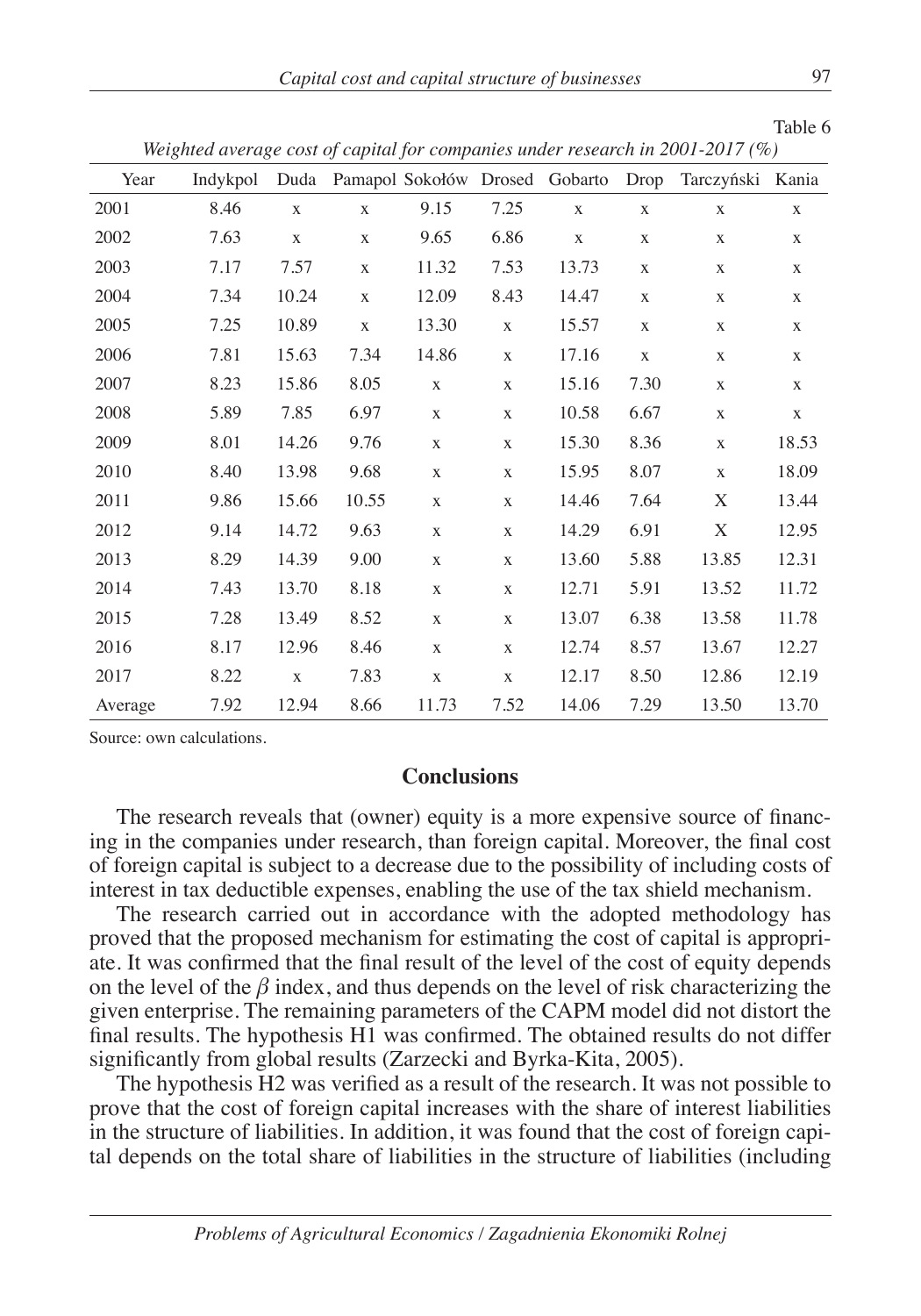non-interest liabilities). Therefore, not only the share of interest liabilities determines the cost of foreign capital, but above all the sum of liabilities. In this type of research, it is necessary to take into account the individual approach of capital providers to specific entities. The dependence proposed by the authors has been confirmed separately for each unit from the research sample. The research allowed identification of characteristics of two subgroups of the meat industry:

- Poultry processing characterized by lower  $\beta$  coefficients in relation to medium size, low cost of equity, lower average weighted cost of capital;
- Meat processing (without poultry) was characterized by a higher level of the  $\beta$ in relation to the sector average, higher cost of equity, higher average weighted cost of capital.

The presented observations indicate the lack of uniformity in the specificity of the meat industry. Therefore, there is a need for further analysis in both proposed sub-segments of the meat sector.

Certain problems pointing to the CAPM limitations and imperfections remain unresolved and require further multidimensional research.

## *Limitations:*

- In the case of negative cost of equity, there is a dilemma concerning its logical interpretation. Assuming that the calculated value is the rate of return from invested capital, this explanation is logical. However, the assumption that this value is the cost of capital brings with it certain difficulties.
- The dilemma concerning the valuation of equity in cases when company equity is negative due to unsettled losses remains unsolved.

## *Findings of the research*

In our assessment one should:

- Recommend calculating the cost of equity and include it in the balance of business efficiency – to enable a real assessment of invested capital efficiency.
- Recommend an individual approach to the cost of equity. One should not automatically use proposed solutions found in scientific literature. The specifics of each sector, branch and even respective entities (in our view) determine the level of the cost of capital.
- In the case of a model approach to estimating the cost of equity, we recommend including additional risk factors – both those resulting from improved versions of the simple CAPM, as well as other factors specific to the different branches of the industry.
- Recommend paying attention to the fact that despite a seeming dependency between interest liabilities and the whole cost of liabilities, this dependency is not directly proportional.
- Recommend further research into the assessment of the cost of equity, its influence on the decisions concerning sources of financing business operations, acknowledging the specifics of entities.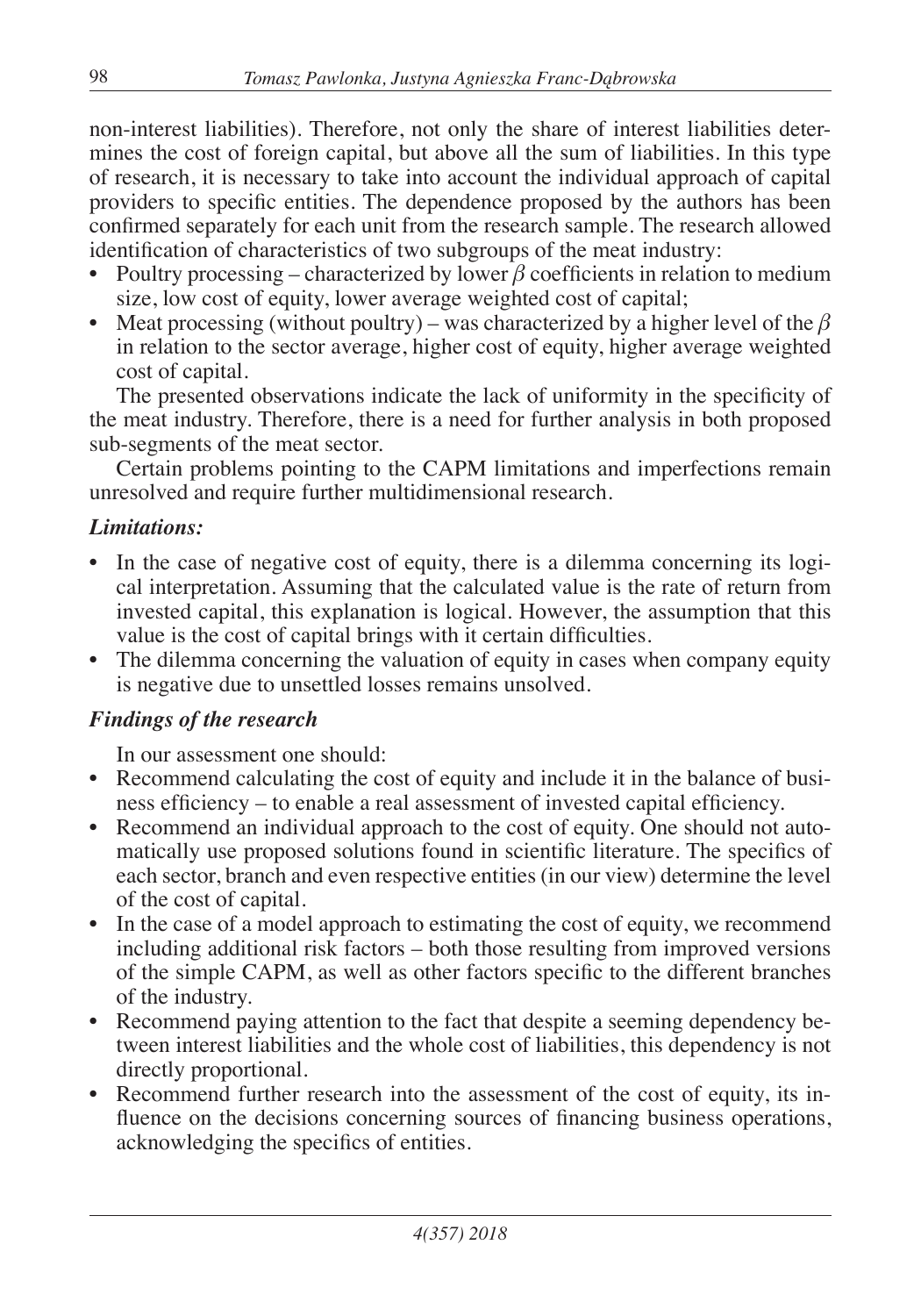#### **References**

- Acharya, V.V., Shin, H.S., Yorulmazer, T. (2013). *A theory of Arbitrage capital, The Review of Corporate Finance Studies*. Vol. 2, No. 1, pp. 62-97.
- Arouri, M.E.H., Rault, C., Sova, A., Sova, R., Teulon, F. (2013). *Market structure and the cost of capital, Economic Modelling*. Vol. 31, pp. 664-671.
- Augustyńska-Prejsnar, A., Sokołowicz, Z. (2014). Czynniki kształtujące jakość sensoryczną mięsa kurcząt brojlerów. *Wiadomości Zootechniczne, No. 2*(52), pp. 108-116.
- Bartholdy, J., Peare, P. (2003). Unbiased estimation of expected return using CAPM. *International Review of Financial Analysis,* No. 12, p. 70.
- Black, F., Jensen, M.C., Scholes, M. (1972). *The Capital Asset Pricing Model: Some Empirical Tests, Studies in the Theory of Capital Markets*. New York: M.C. Jensen, Preager.
- Boratyńska, K. (2009). Koszty bankructwa przedsiębiorstwa na świecie i w Polsce przegląd dotychczasowych badań. *Zeszyty Naukowe SGGW, Ekonomika i Organizacja Gospodarki Żywnościowej*, No. 78, pp. 175-186.
- Boratyńska, K. (2012). Predicting Bankruptcy of Selected Companies from The Polish Meat Sector. *Economic Science for Rural Development*, No. 28, pp. 170-175.
- Boubakri, N., Guedhami, O., Mishra, D., Saffar, W. (2012). Political connections and the cost of equity capital. *Journal of Corporate Finance*, vol. 18, pp. 541-559.
- Brigham, E. (1996). *Podstawy zarządzania finansami*. T. 2. Warszawa: PWE.
- Brown, S.J., Lajbcygier, P., Wong, W.W. (2012). Estimating the cost of capital with basis assets. *Journal of Banking & Finance*, vol. 36, pp. 3071-3079.
- Byrka-Kita, K. (2008). *Metody szacowania kosztu kapitału własnego, Teoria a praktyka*. Szczecin: Wydawnictwo Naukowe Uniwersytetu Szczecińskiego.
- Chen, Z., Harford, J., Kamara, A. (2013). *Operating inflexitability and capital structure*. 40th Anuual Meeting European Finance Association, Cambridge.
- Cukiernik, T. (2008). Byliśmy dwa razy bogatsi niż Niemcy. *Najwyższy Czas*, No. 31-32, Wydawnictwo internetowe.
- Da, Y., Guo, R.J., Jagannathan, R. (2012). CAPM for estimating the cost of equity capital: Interpreting the empirical evidence. *Journal of Financial Economics*, vol. 103, pp. 204-220.
- Damodaran, A. (1994). *Damodaran on Valuation, Security Analysis for Investment and Corporate Finance*. New York: John Wiley & Sons.
- Douglas, G. (1968). *Risk in the Equity Markets: An Empirical Appraisal of Market Efficiency*. Michigan: University Microfilms Inc., Ann Arbor.
- Drewnowska, B. (2010). Widmo upadłości wisi nad rynkiem mięsnym. *Parkiet*, 03.02.2010 r., Retrieved from: http://www.parkiet.com/artykul/894003.html (access date: 01.06.2011).
- Duliniec, A. (2001). *Struktura i koszt kapitału w przedsiębiorstwie*. Warszawa: Wydawnictwo Naukowe PWN.
- Fama, E., MacBeth, J. (1973). Risk, Return, and Equilibrium: Empirical Tests. *Journal of Political Economy*, May-June, pp. 607-636.
- Farhurst, D. (2013). *Financing seasonal Demand and capital structure choice*. 40<sup>th</sup> Anuual Meeting European Finance Association, Cambridge.
- Fierla, A. (2008). *Wycena przedsiębiorstwa metodami dochodowymi*. Warszawa: SGH.
- Franc, J. (2003). *Struktura kapitału a procesy rozwojowe przedsiębiorstw rolniczych*. Warszawa: Wydawnictwo SGGW.
- Franc-Dąbrowska, J. (2009), Does dividend policy follow the theory of the capital structure?. *Managing Global Transitions*, vol. 7, No. 4, pp. 367-382.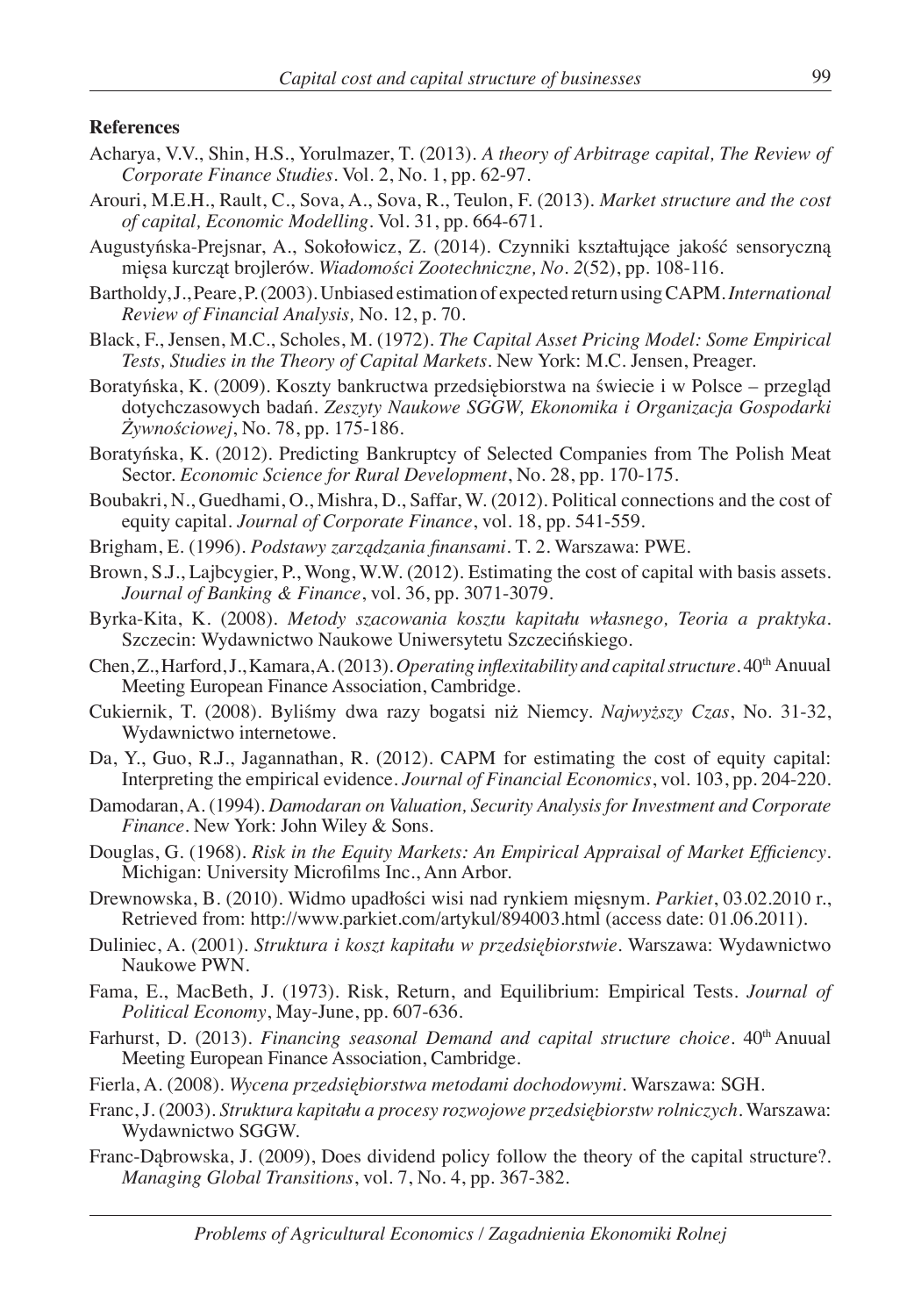- Franc-Dąbrowska, J. (2010). *Teoretyczne i praktyczne aspekty gospodarowania zyskiem w przedsiębiorstwach rolniczych*. Rozprawy Naukowe i Monografie, No. 365. Warszawa: Wydawnictwo SGGW.
- Franc-Dąbrowska, J., Kobus, P. (2012). Koszt kapitału własnego dylematy wyceny. *Zagadnienia Ekonomiki Rolnej, No. 1*(330), pp. 77-89.
- Górnicka, A. (2005). Tradycyjnie a nowocześnie. *Cool Biznes*, No. 6, p. 22.
- Grzywacz, J. (2012). *Kapitał w przedsiębiorstwie i jego struktura*. Warszawa: Oficyna Wydawnicza Szkoły Głównej Handlowej w Warszawie.
- Hüttel, S., Mußhoff, O., Odening, M. (2010). Investment reluctance: irreversibility or imperfect capital markets?. *European Review of Agricultural Economic*s, vol. 37, No. 1, pp. 51-76.
- International Markets Bureau (2012). Market Indicator Report, March 2012, Processed Meats in the United States, Ottawa.
- Jajuga, K., Jajuga, T. (1994). *Jak inwestować w papiery wartościowe*. Warszawa: Wydawnictwo Naukowe PWN.
- Kalwasińska, M. (2011). *Przetwórcy wieprzowiny skarżą się na coraz niższą rentowność*. 11.08.2011. Retrieved from: http://www.portalspozywczy.pl/mieso/wiadomosci/przetworcywieprzowiny-skarza-sie-na-coraz-nizsza-rentownosc,55350.html (access date: 23.10.2011).
- Knap-Stefaniuk, A. (2010). *Polska branża mięsna*. Cz. I, Analiza wybranych zagadnień. Retrieved from: http://www.wsz-pou.edu.pl/biuletyn/druk.php?p=&stronabiul\_miesoknap1&nr=39 (access date: 12.11.2010).
- Kolb, R. (1995). *Theory Succession, the CAPM, and the APT.* The Corporate Finance Reader, Blackwell, USA.
- Kowalski, J. (2011). A*naliza branżowa Branża mięsna i drobiarska, EKD 15.1*. Retrieved from: http://www.portal-bankrut.pl/branze/mieso.pdf (access date: 25.10.2011).
- Kulawik, J. (ed.). (2008). *Analiza efektywności ekonomicznej i finansowej przedsiębiorstw rolnych powstałych na bazie majątku WRSP*. Warszawa: IERiGŻ-PIB.
- Kuziak, K. (1999). Stabilność w czasie współczynnika beta akcji. *Prace Naukowe Akademii Ekonomicznej we Wrocławiu*, No. 811, pp. 62-69.
- Laderman, L.M. (1988). What Does Equity Financing Really Cost?. *Business Week*, December 7, p. 147.
- Lagerkvist, C.J. (1999). The user cost of capital in Danish and Swedish agriculture. *European Review of Agricultural Economics*, vol. 26, No. 1, pp. 79-100.
- Łącka, I. (2012). Integracja pionowa w przetwórstwie drobiu szansą na wzrost i rozwój firmy we współczesnej gospodarce (na przykładzie GK Indykpol SA). *Roczniki Ekonomii Rolnictwa i Rozwoju Obszarów Wiejskich, No. 99*(2), pp. 94-102.
- Łukasik, G. (1998). *Polityka pozyskiwania kapitału przez przedsiębiorstwa w warunkach rozwoju rynku finansowego*. Katowice: Akademia Ekonomiczna.
- Masulis, T.W. (1988). *The Debt/Equity Choice*. Cambridge: Ballinger Publishing Company.
- Milan, M. (2017). Rynek mięsny w natarciu. *Gazeta Finansowa Biznes Raport, Rynek mięsa w Polsce*, No. 24-30, November, pp. 28-29.
- Miller, R.A. (2009). The weighted average cost of capital is not quite right. *The Quarterly Review of Economics and Finance*, vol. 49, pp. 128-138.
- Modigliani, F., Miller, M.H. (1958). The cost of capital, corporation finance and the theory of investment. *The American Economic Review*, vol. 18, No. 3, pp. 261-297.
- Modigliani, F., Miller, M.H. (1963). Corporate Income Taxes and the Cost of Capital: A Correction. *The American Economic Review*, vol. 53, No. 3, pp. 433-443.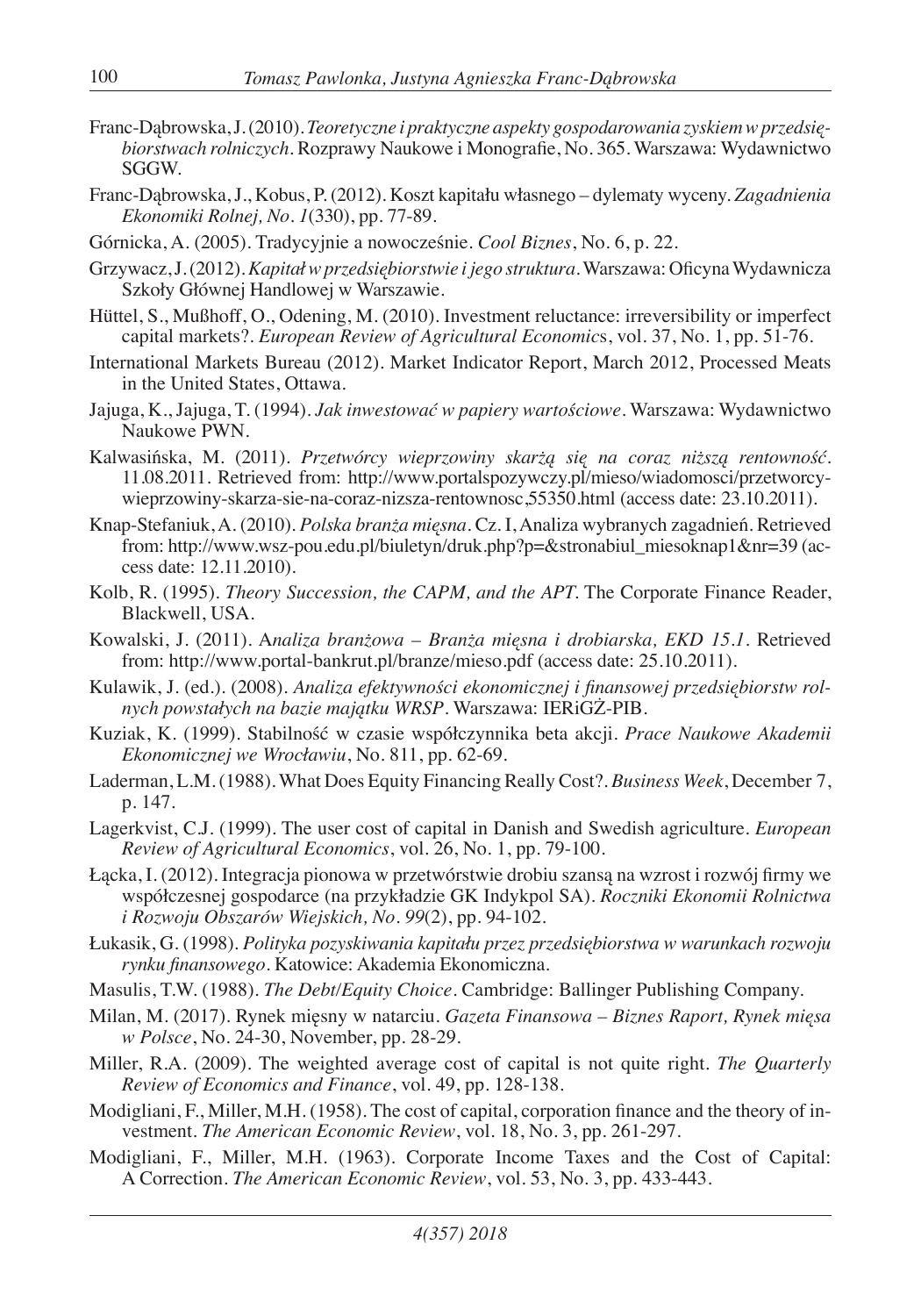- Myers, S.C., Majluf, N.S. (1984). Corporate Financing and Investment Decisions When Firms Have Information That Investor Do Not Have. *Journal of Financial Economics*, vol. 13, issue 3, pp. 187-221.
- Obidzińska, E. (2008). Mglista przyszłość branży mięsnej. *Fresh&Cool Market*, No. 10/08, listopad, pp. 10-12.
- Osińska, M., Stempińska, J. (2003). Zmienność parametru *β* w modelu Sharpe'a a horyzont czasowy inwestycji. *Nasz Rynek Kapitałowy, No. 9*(153), September, pp. 129-136.
- Patena, W. (2011). *W poszukiwaniu wartości przedsiębiorstwa*. Warszawa: Wolters Kluwer.
- Pereiro, L.E. (2010), The Beta Dilemma in Emerging Markets. *Journal of Applied Corporate Finance*, vol. 22, issue 4, pp. 110-122.
- Pluta, W. (2009). *Zarządzanie wartością w małych i średnich przedsiębiorstwach*. Warszawa: PWE.
- *Ranking 300 najlepszych przedsiębiorstw rolnych w 2011* (2012). Warszawa: IERiGŻ-PIB, Agencja Nieruchomości Rolnych. Retrieved from: http://www.ierigz.waw.pl/publikacje/poza-seria/1361368486 (access date: 13.03.2012).
- Rawa, Ł. (2009). Nadchodzi rok prawdy dla branży mięsnej. *Rynek Spożywczy*. Retrieved from: http://www.bankier.pl/wiadomosc/Nadchodzi-rok-prawdy-dla-branzy-miesnej-1930478. html (access date: 13.11.2010).
- Rawa, Ł. (2017). *Nadchodzą duże zmiany w branży mięsnej*. Rozmowa z Renatą Dutkiewicz, dyrektor ds. sektora spożywczego w Banku Zachodnim WBK. Retrieved from: https://www. wiadomoscihandlowe.pl/artykuly/nadchodza-duze-zmiany-w-branzy-miesnej-wywiad-zdy,39874 (access date: 10.05.2017).
- Ross, S., Westerfield, R., Jordan, B. (2008). *Corporate Finance*. SOAS, University of London.
- Sadowska, A., Rakowska, R., Dybkowska, E., Świąder, K. (2016). Czynniki przedubojowe warunkujące wartość odżywczą i jakość sensoryczną mięsa wołowego. *Postępy Techniki Przetwórstwa Spożywczego*, No. 2, pp. 122-128.
- Sharpe, W.F., Cooper, G.M. (1972). Risk-Return Class of New York Stock Exchange Common Stocks, 1928-1969. *Financial Analysts Journal*, No. 2, March-April, pp. 46-52.
- Sroka, P. (2010). *Czas Akcji, ZM Duda*. Retrieved from: pkmduda.pl/pub/File/prezentacja/2002/ 2002\_ipo.pdf (access date: 27.10.2013).
- Stiglitz, J.E. (1974). On the Irrelevance of Corporate Financial Policy. *The American Economic Review*, vol. 64, No. 6, pp. 851-866.
- Wieczorkiewicz, R. (2008). Jak rozwija się branża mięsna, *Rynek Spożywczy*. Retrieved from: http://www.bankier.pl/wiadomosc/Jak-rozwija-sie-branza-miesna-1724859.html (access date: 12.11.2010).
- Zarzecki, D., Byrka-Kita, K. (2005). O pewnej metodzie szacowania kapitału własnego na rynkach wschodzących. In: M. Hamrol (ed.), *Analiza finansowa jako narzędzie zarządzania przedsiębiorstwem* (pp. 326-327). Poznań: Akademia Ekonomiczna.
- Zawadzka, D. (2009). Znaczenie zobowiązań krótkoterminowych w finansowaniu przedsiębiorstw w Polsce – analiza porównawcza według sekcji PKD. *Zeszyty Naukowe SGGW, Ekonomika i Organizacja Gospodarki Żywnościowej*, No. 76, pp. 85-94.